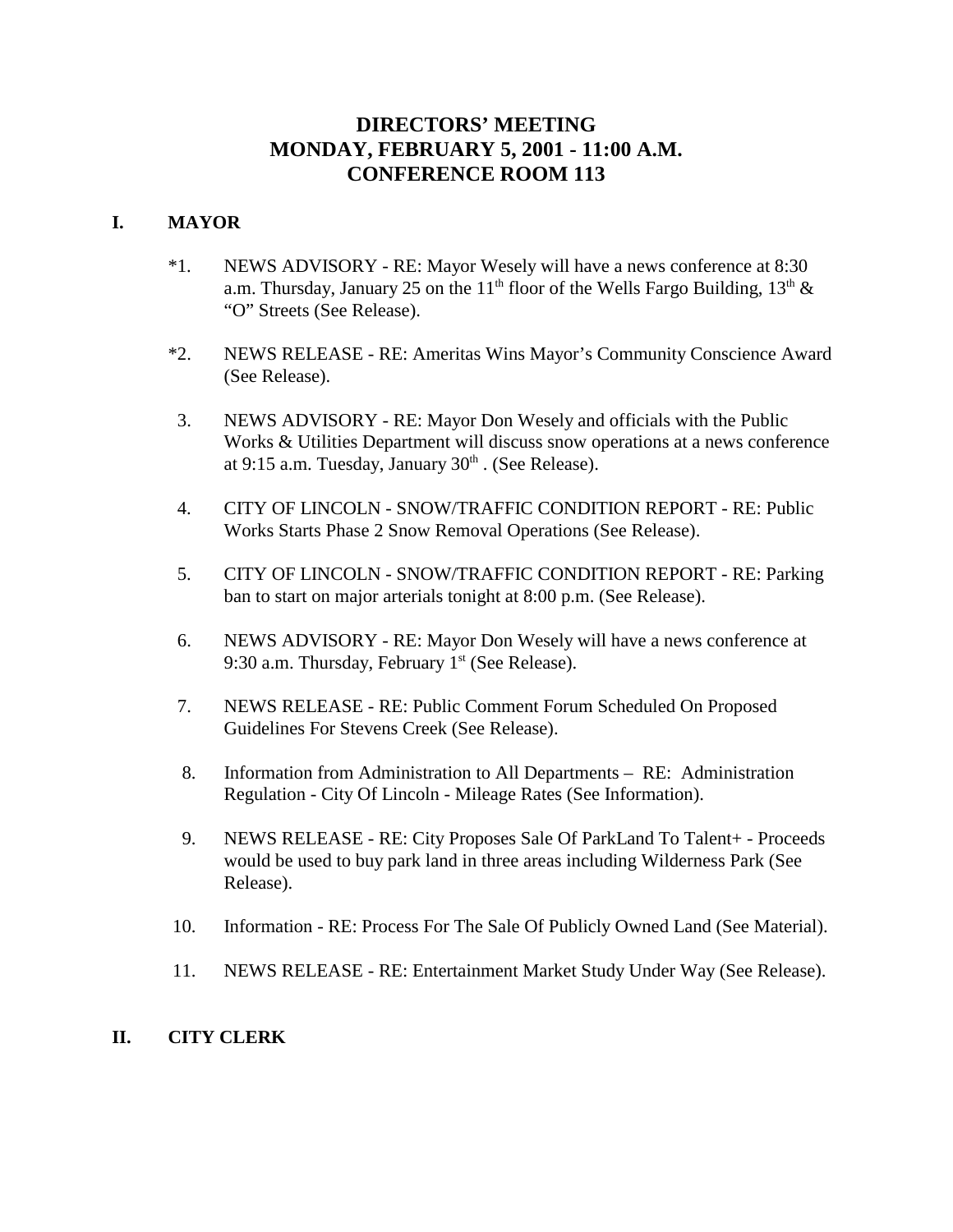## **III. CORRESPONDENCE**

## **A. COUNCIL REQUESTS**

## **ANNETTE McROY**

- 1. OUTSTANDING Request to **Law Department** RE: Cars & Trucks driving on City streets that operate hydraulics systems (RFI#45 -5/05/00)
- 2. OUTSTANDING Request to LPD, Chief Casady/ **Law Department** RE: To have bikes picked up by Police given to them for repairs and give away if no one claims them  $(RFI#62 - 11/16/00) - 1$ .) **SEE RESPONSE FROM ASSISTANT CHIEF JIM PESCHONG, LPD RECEIVED ON RFI#62-11/20/00**
- 3. Request to the Public Works & Utilities Department, Scott Opfer RE: On Holidays - parking meter requirements (RFI#63-1/23/01) — **1.) SEE RESPONSE FROM SCOTT OPFER, PUBLIC WORKS & UTILITIES DEPARTMENT RECEIVED ON RFI#63-1/26/01**

## **JON CAMP**

1. OUTSTANDING Request to **Dana Roper, City Attorney** - RE: EMS Outside Consultants/Attorneys (RFI#51 - 9/28/00)

## **JEFF FORTENBERRY**

1. Request to the Law Department - RE: Inquiries re: Women's Commission advocacy against Defense of Marriage Amendment (RFI#21-1/29/01)

## **B. DIRECTORS AND DEPARTMENT HEADS**

### **COUNTY COMMISSIONERS**

 1. Letter from Bob Workman - RE: City's Administrative Policy for the Sale of Surplus Property (See Letter).

## **HEALTH DEPARTMENT**

- \*1. NEWS RELEASE from Leon Vinci RE: Flu Is Gradually Increasing Locally (See Release).
- \*2. Memo from Leon Vinci RE: Influenza Update (See Memo).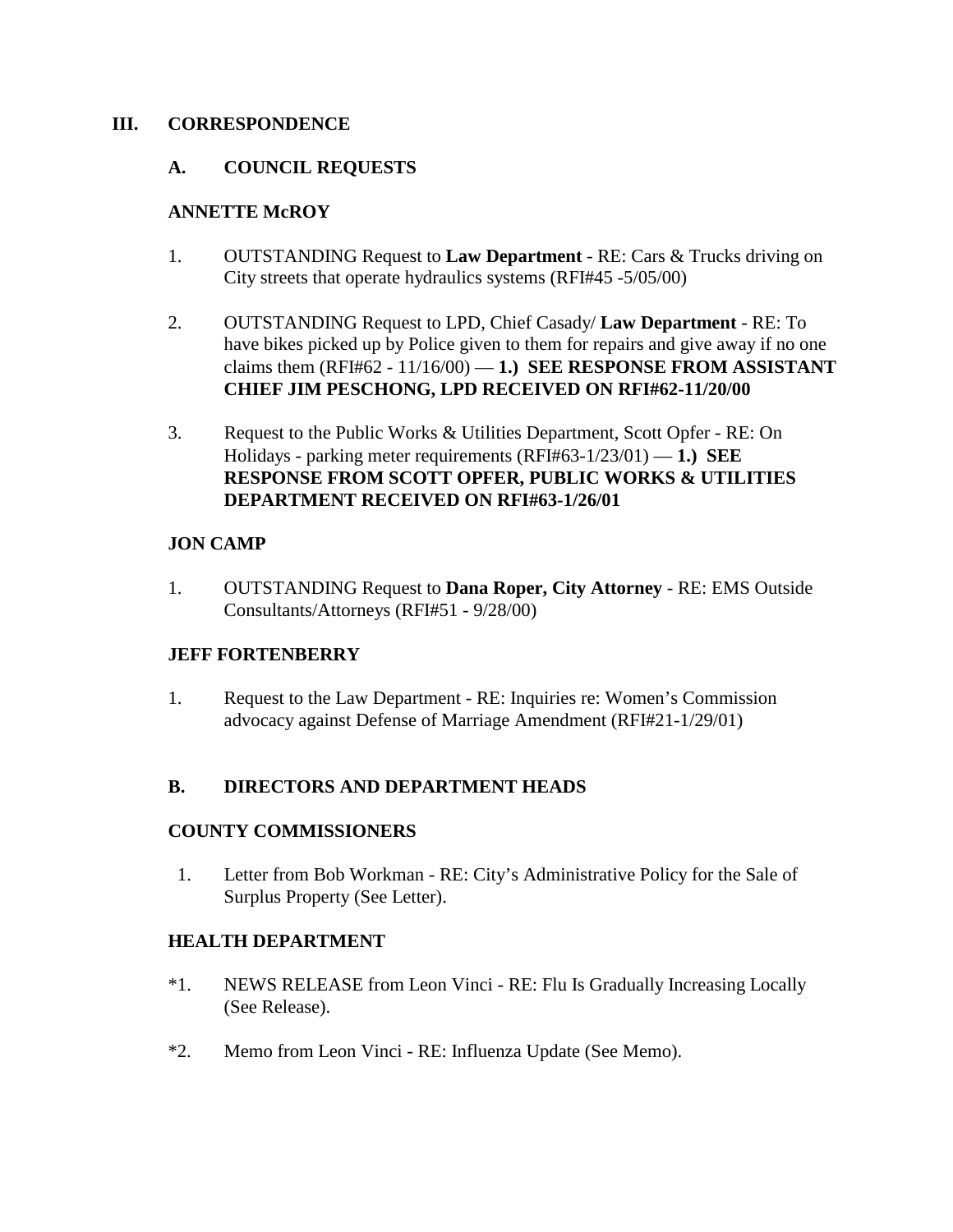## **PARKS & RECREATION DEPARTMENT**

1. Response Letter from Lynn Johnson to June Simpson - RE: Proposed Sale of Land at Holmes Golf Course (See Letter).

# **PLANNING**

- 1. Information from the Planning Department RE: A meeting hosted by the Lincoln/Lancaster County Planning Department on the proposed "Southeast Lincoln/Highway 2 Subarea Plan" on Monday, February 12, 2001 from 6:30 p.m. to 8:30 p.m. at Lincoln Berean Church,  $6400$  S.  $70<sup>th</sup>$  Street ( $70<sup>th</sup>$  & Highway 2)(See Information).
- 2. Material from Jean Walker RE: Change of Zone No. 3292 and Miscellaneous No. 00011 (Entryway Corridors District and Design Standards) (See Material).

# **PLANNING COMMISSION FINAL ACTION .....**

\*1. Special Permit No. 1892 (Personal wireless facility - No.  $7<sup>th</sup>$  Street & Fletcher Avenue) Resolution No. PC-00657.

# **PUBLIC WORKS & UTILITIES DEPARTMENT**

- \*1. Response Letter from Harry Kroos to James B. Luers, Wolfe, Snowden, Hurd, Luers & Ahl - RE: The approval of the resolution ordering sidewalks along West "O" Street (See Letter).
- \*2. Response Letter from Harry Kroos to Steven C. Haack RE: The resolution ordering sidewalk construction along the south side of Glade Street from South 49th Street to South 52nd Street (See Letter).
- \*3. Response Letter from Harry Kroos to John McDermott RE: The resolution ordering sidewalk construction along the west side of South 38<sup>th</sup> Street from 'A' Street to 'D' Street (See Letter).
- \*4. Response Letter from Scott Opfer to Claude Reyman RE: Street Medians (See Letter).
- \*5. Response Letter from Scott Opfer to Dan Klein RE: 38<sup>th</sup> Street & Pine Lake Road - Traffic Signal Request (See Letter).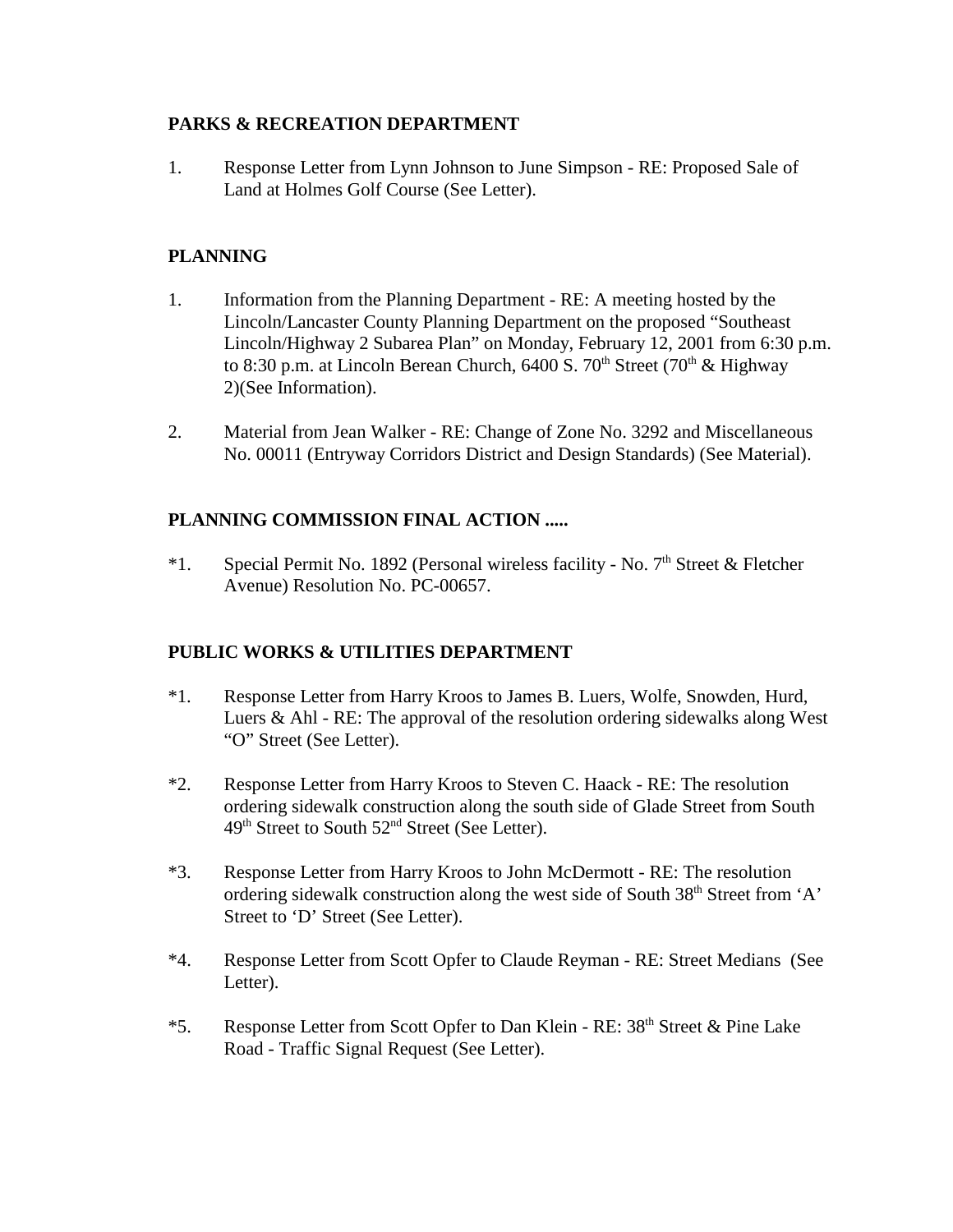6. Memo & Report from Dennis Bartels, Public Works & Utilities Department and Stephen Henrichsen, Planning Department - RE: Infrastructure Financing Study Advisory Committee Final Report (Material for the Pre-Council Meeting scheduled for 2/05/01 at 10:00 a.m.)(See Material).

## **REAL ESTATE DIVISION**

- \*1. InterOffice Memo from Clinton W. Thomas RE: Mahoney Park/Fairview Cemetery Surplus Property Declaration (See Memo).
- 2. InterOffice Memo from Clinton Thomas RE: Holmes Park Surplus Property (See Memo).

## **STARTRAN**

 1. InterOffice Memo from Larry Worth - RE: January 20, 2001 StarTran Town Hall Meeting (See Memo).

## **C. MISCELLANEOUS**

- \*1. E-Mail from John Parham, Assistant to the City Manager, City of Largo, Florida RE: City Manager Evaluation (See E-Mail).
- \*2. E-Mail from Bob & Lucille Hanson RE: The letter about the Fire Department taking over the ambulance service and the details about the service (See E-Mail).
- \*3. E-Mail from Suchada Rajca RE: Please support the Southeast Lincoln/Highway 2 Subarea Plan as proposed by the Planning Department (See E-Mail).
- \*4. E-Mail from Sean Roche RE: A class project he has to do for school (See E-Mail).
- \*5. Letter from Bill Story to Jerry Shoecraft RE: The ambulance service (See Letter).
- 6. Letter from AKA-Jonny Catte/AKA-Eric Gatica (See Letter).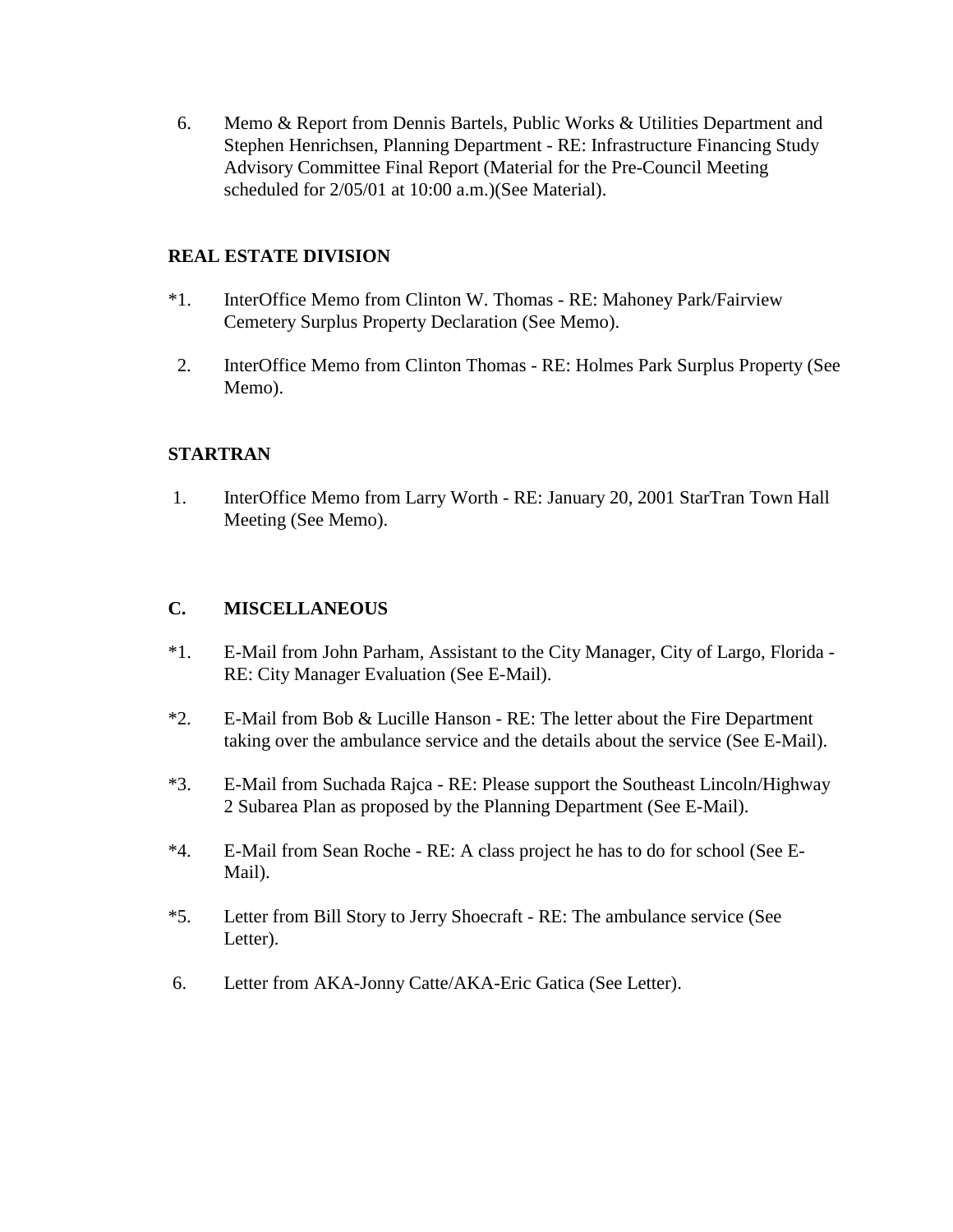- 7. Letter from Mrs. Sara Hollcroft, Reading Instructor, Scott Middle School Students - RE: Students at Scott Middle School are raising money for PLANTER – Pledging Life for Another Neighborhood's Tomorrow by Experiencing Reading. It is the goal of Scott students to have members of the Lincoln community (that's you) attend PLANTER (SEE LETTER).
- 8. E-Mail from Donna Goldsberry, DG's Outsource Solutions RE: To inquire whether or not you ever have the need to outsource work (See E-Mail).

## **IV. DIRECTORS**

## **V. CITY COUNCIL MEMBERS**

## **VI. ADJOURNMENT**

## **\*HELD OVER FROM JANUARY 29, 2001.**

DA20501/ tjb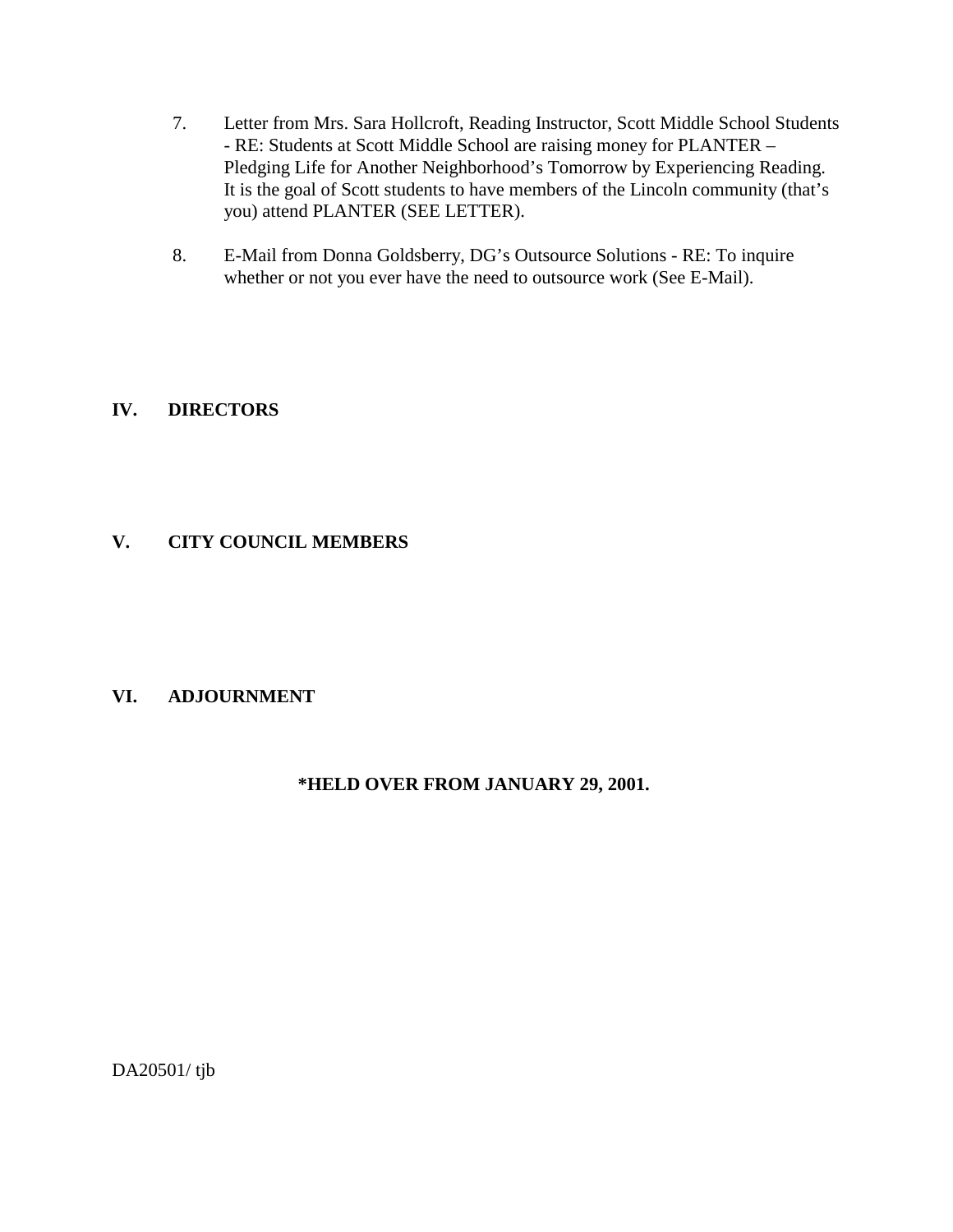# **DIRECTORS' MEETING MINUTES MONDAY, FEBRUARY 5, 2001 CONFERENCE ROOM 113**

**Council Members Present:** Jerry Shoecraft, Chair; Jeff Fortenberry, Vice-Chair; Coleen Seng, Jon Camp, Jonathan Cook, Cindy Johnson.

**Council Member Absent:** Annette McRoy.

**Others Present:** Mayor Don Wesely, Mark Bowen, Jennifer Brinkman, Ann Harrell, Mayor's Office; Joan Ross, City Clerk; Teresa Meier-Brock, Deputy City Clerk; Dana Roper, City Attorney; Directors and Department Heads; Darrell Podany, Aide to Council Member Camp & Council Member Johnson; Karen Shinn, Aide to Council Member Fortenberry; Tammy Bogenreif, City Council Staff, and Chris Hain, *Lincoln Journal Star* Representative.

## **I. MAYOR**

Mayor Don Wesely stated to Council that one of the things he knows they are going to be working on is the sound system in this Conference Room (Conference Room 113) because it is hard to hear from the back area. Ms. Seng stated to Mayor Wesely that it is on today, that Bill Luxford told her this morning. Mayor Wesely stated to Council so they will see how it works, but he knows it is hard for the Directors to hear them from the back area.

Mayor Don Wesely welcomed everyone back and stated that it has been a while. Mayor Wesely commented to Council that the winter weather is keeping them going.

Mayor Don Wesely stated that Ms. Seng's Birthday is on Thursday. Everyone wished her a Happy Birthday! Mayor Wesely stated that Ms. Seng's Birthday is close to Abraham Lincoln's Birthday which is Monday, but they are having a big celebration on Sunday. Mayor Wesely stated to Council that he hopes if they have a chance to remind folks to come by the Lied Center. Mayor Wesely stated that the event will be all afternoon and into the evening and they have a lot of great activities going on. Mayor Wesely stated to Council that hopefully they have gotten some of the material about it, that they had some posters about it to try to get the word out on this event. Mayor Wesely stated that it should be a lot of fun and a good time for everybody and a chance to celebrate again. Mayor Wesely stated that this event is also indoors, so it doesn't matter what the weather is going to be.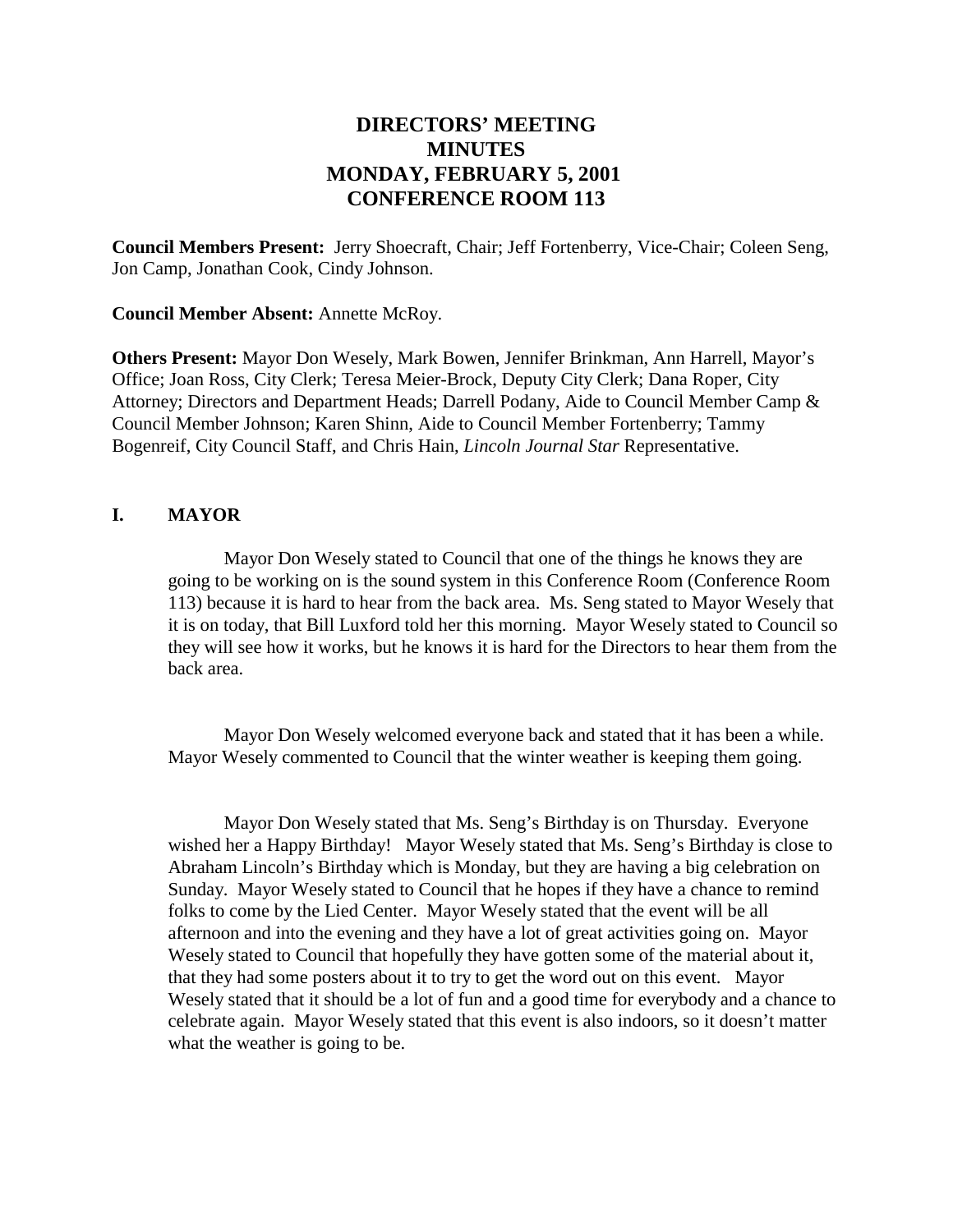Mayor Don Wesely stated to Council that they have he thinks some good news on the Storm Sewer Bond Issue and he is going to ask Don Herz to come up and answer any questions that they might have on it. Mayor Wesely stated to Council that Allan Abbott is also here as well. Mayor Wesely stated to Council that he knows a number of them have been concerned about the timing with the Budget looking pretty bad this year and other issues on how they might make this fit, since the Downtown Bonds go off in a couple of years. Mayor Wesely stated to Council that Don Herz has come up with a way they can move forward on the bonds and the timing of the payments, so that they don't start until the time the bonds on Downtown are paid off. Mayor Wesely indicated to Council that this is a very creative way to deal with the problem and he wants to thank Mr. Herz because he thinks this is a wonderful solution to the problem.

Don Herz stated to Council that he handed out some material to them in regards to the Storm Sewer Bond Issue. [SEE ATTACHMENT - General Obligation Debt Principal & Interest Payments By Fiscal Year] Don Herz stated to Council that the first shows what the existing General Obligation Debt Services are by year for the various Storm Sewer and General Obligation Debt and the totals of these are in the left hand column. Mr. Herz stated to Council that on the following two sheets are a couple of options that they can consider for the cost of financing approximately \$7 ½ million of Storm Sewer Bonds. Mr. Herz stated to Council that the annual debt service is approximately six hundred-thousand dollars and typically what they have done is begin the debt service payments immediately, but one option which is on the second sheet is to actually time the debt service and it's to begin when the projects are finished in 2 years. Mr. Herz stated to Council that in a sense what they do is they capitalize the cost of the interest payments that are due during those first 2 years; and they have done this in the past he believes on some of the Parking Revenue Bonds that they don't begin those service payments until construction is over. Mr. Herz stated to Council by doing this the principal and interest payments would start accruing after the Downtown Development Bonds are paid off. So if you like at the far right column on his second option they can see that the property tax that would need to be levied on a typical hundred-thousand dollar home would not go up. That in fact, because the six hundred-thousand dollar debt service is less than the \$1.2 million debt service that goes away would actually drop down in the third year. Mr. Herz stated to Council that this is a process they could use.

Mr. Shoecraft stated that he thinks this is a great proposal, but if they move forward with this he thinks they need to tell the public about it because they are going to be weary of anything that's going to be on the ballot, especially if the school override issue is on the ballot in April. Mr. Shoecraft commented that taxpayers are very consciousness right now, so they need to educate them as far as when the principal and interest debt occurs, that this is the way they are doing now and they educate them and then he thinks they will be fine. Mr. Shoecraft stated that if they don't and look at other issues that may be on the ballot especially the levy override. Mayor Wesely stated to Mr. Shoecraft that he has talked to the School Board and they are looking at an April vote and so the City would look at a May vote, so it will not end up on the same ballot. Mr. Shoecraft stated to Mayor Wesely okay.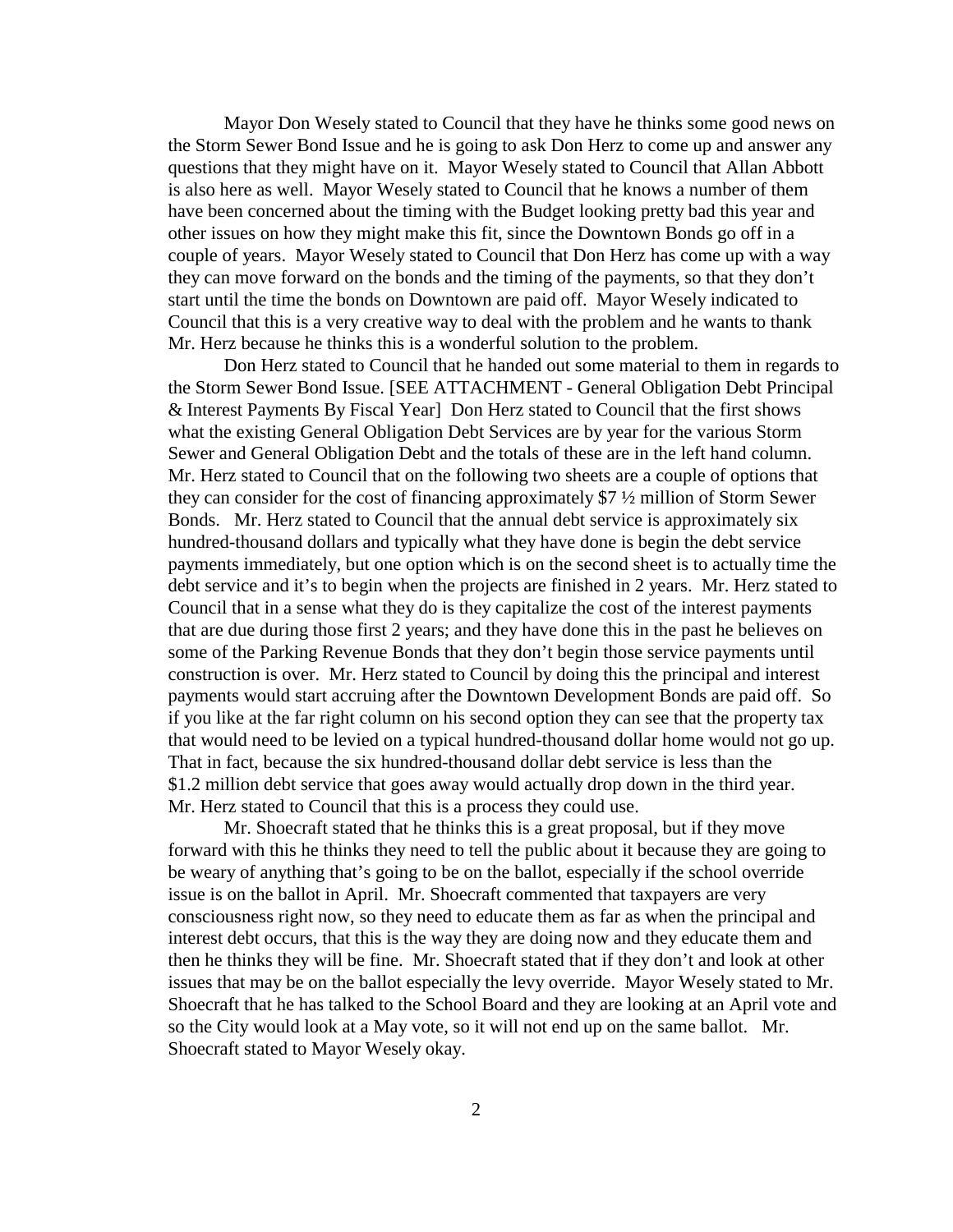Mr. Fortenberry stated that he thinks the Resolution says April and Mr. Shoecraft indicated that is what he thought it read. Mr. Fortenberry asked Dana Roper if they could amend the Resolution. Dana Roper stated to Mr. Fortenberry absolutely. Mayor Wesely stated to Mr. Roper that he thinks they better, that he has checked with the schools and they plan on having the levy override on the ballot in April. Mr. Roper stated to Mayor Wesely okay.

Mayor Wesely stated that he wanted to thank Don Herz. Mayor Wesely asked Allan Abbott, if he wanted to say anything in regards to this issue. Mayor Wesely stated that they talked about whether they wanted to delay the actually projects and they have waited 4 years since the last bond issue, so they are just following behind, so he doesn't know. Allan Abbott stated to Council that basically the Infrastructure Financing Study talked about the [inaudible] where you can go to pick some of this up, but that is going to be a while before that happens. Mr. Abbott stated to Council that Roger Figard does have a summary that he can distribute to them at this time, which discusses each of the projects. Roger Figard handed out to Council the material. [SEE ATTACHMENT - Storm Sewer Bond Issue] Mr. Abbott stated to Council if they have any questions after he hands out the material to them, that he would be glad to answer their questions at that time. Mr. Abbott stated to Council that this is really something they just can't put off for every and they will be at the service of the taxpayers during the vote. But he thinks that they do explain it and particularly with what Don Herz has come up with they have a pretty good chance for it passing and they just need to proceed at this time. Mr. Shoecraft commented to Don Herz very good job. Mr. Shoecraft stated to Mr. Herz that him and Mr. Fortenberry talked on the phone a couple of times and Mr. Fortenberry had brought up this issue of the Storm Sewer lines, basically on how it should be done and even though he was going off the Council, he still was concerned about it and concerned about the Budget impact, so he was happy to see a resolution to this now.

Mr. Camp stated that he was just going to ask, so they have it in the full picture, that he was wondering what other potential bonds would they have coming up simultaneously with this that is out there on the horizon. Don Herz stated to Mr. Camp that they have one other project, he believes it is about \$4 or \$5 million, but if the service is on it, that this will still be less than the full amount of that service that's going away. Mr. Camp asked Mr. Herz what would that be. Mr. Herz stated to Mr. Camp that he believes one included a smaller project over at Pershing Auditorium, and at this time he thinks it included the Fire Stations on the list.

Ms. Seng asked Roger Figard if they have a longer list of needs on the storm sewer then just this list. Mr. Figard stated to Ms. Seng absolutely. Ms. Seng commented that this is just maybe a tenth of it. Mr. Figard stated to Ms. Seng probably, that there was a list of over 110 projects in Lincoln in the late 60's, early 70's. Mr. Figard stated that the deficiencies of storm sewer needs in the built environment (not out on the edge) and they have little delay, but the list has grown. Mr. Figard stated that the other part of reminding people is that this really is taken care of the existing part of town (the older part of town) that this is not a bond issue to subsidize growth and storm sewer on the edge; nor is this work really caused by growth on the edge, that this is really providing the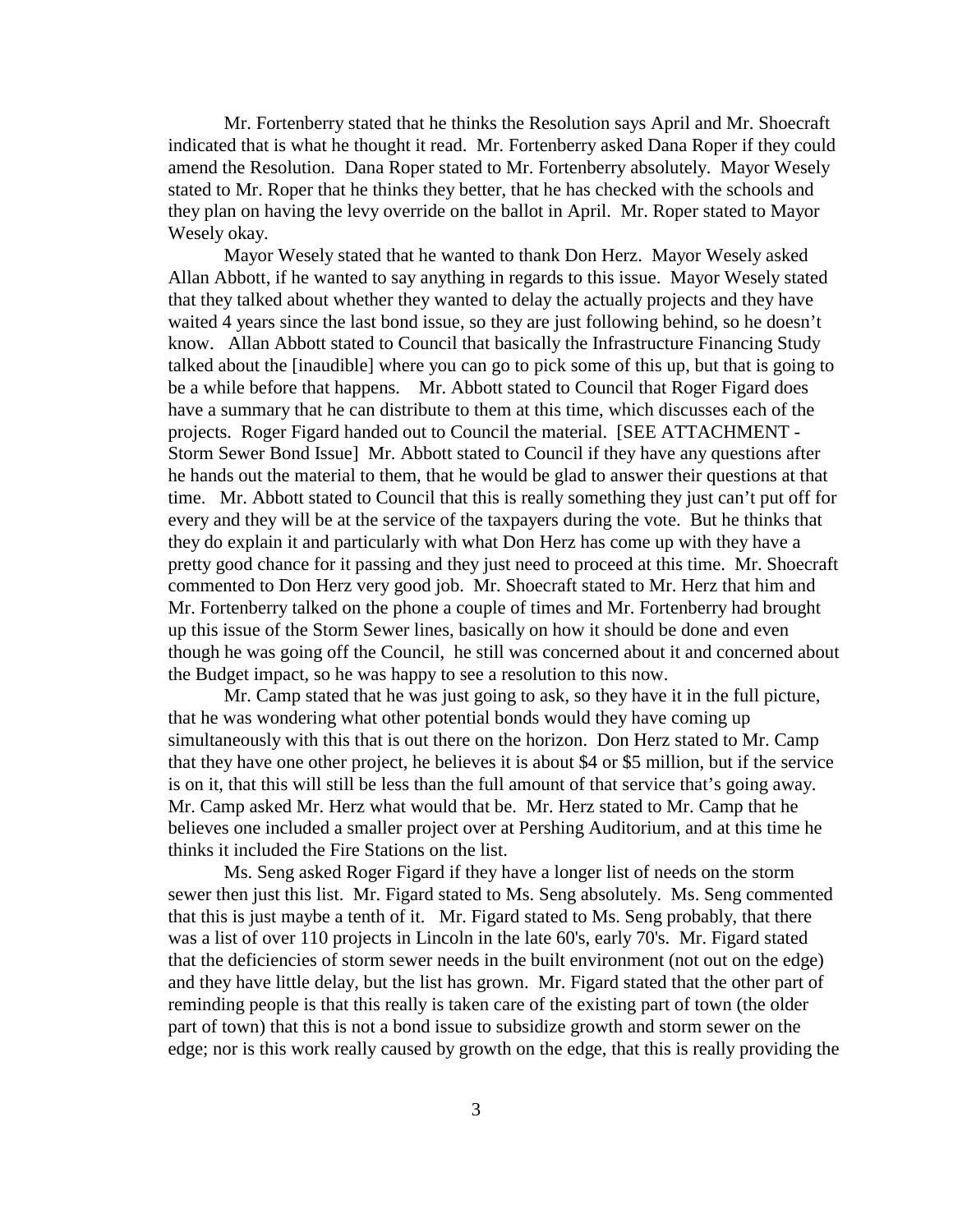older parts of town the same design standards and run-off protection that the rest of the community has. Mr. Figard stated that there is a continued long list of other projects and as well as they build new systems there always has been the maintenance of it that needs to be taken care of. Mayor Wesely thanked Don Herz again and stated that this was very creative and helpful.

Mayor Don Wesely stated to Council that he was at Roper School this morning and they did Clue. Mayor Wesely stated to Council that it is Clues Week at Roper School and the children learned by using enjoyable stories.

Mayor Don Wesely stated to Council that on Friday, he went down to Kansas City to the Community Learning Center Concept. Mayor Wesely stated to Council that it is an initiative by the LPS Foundation and it is a very creative effort to merge communities with the schools to try to address in particular high need areas. Mayor Wesely stated to Council that Kansas City came at it from the Health & Human Services side with what problems and [inaudible] services. Mayor Wesely indicated to Council that when he was Chair of the Committee they were looking at this in the early-mid 90's as well and they set up something that they talked about, which was this business group in Kansas City. Mayor Wesely stated that they work with the schools and work with a local Council called "Schools & Neighborhoods Advisory Committee" and they get together and come up with a plan on what they need for their neighborhood and the schools. Then they go and work with this other group and pull together resources from the private sector and the public to help address the issues. Mayor Wesely indicated to Council that they have had a huge impact on it. Mayor Wesely indicated to Council that this is really kind of exciting and can help address some of the high needs in our City, so he thinks they will be hearing more about it. Mayor Wesely stated to Council that it went very well.

Mayor Don Wesely stated to Council that in regards to the Ambulance Service issue that they had asked him before about where they were with Platte County now that they are calling themselves Midwest Medical Transport Company. Mayor Wesely stated to Council that the license was issued last week to proceed, but he doesn't know anymore then that. Mayor Wesely stated that he also thinks that they are planning on going forward and loading up some routine ambulance service.

Mayor Don Wesely indicated to Council that they also have the V.A. contract coming up today and he didn't know if they had any questions on it. Mayor Wesely stated to Council that this is a substantial financial benefit to the City.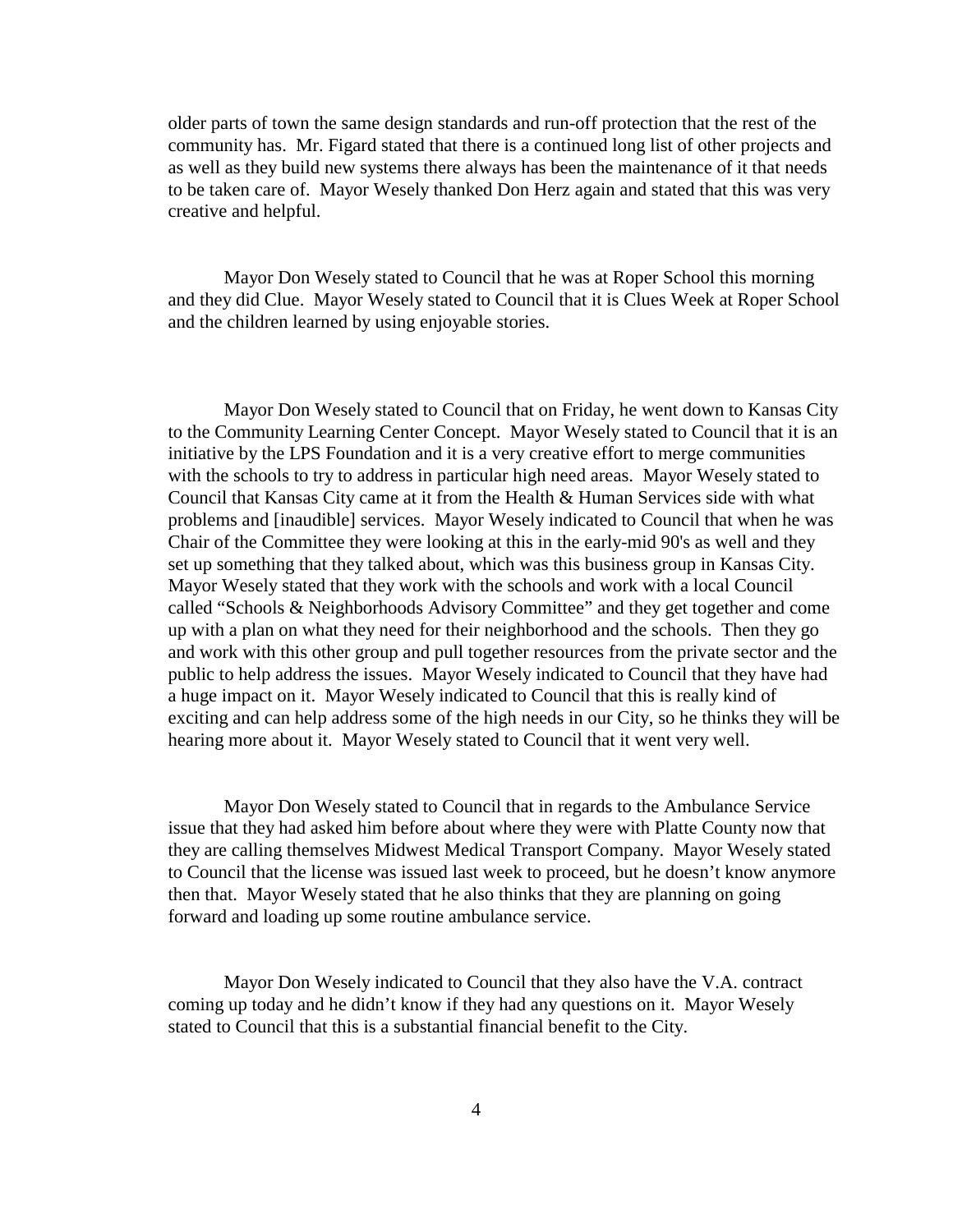Mr. Shoecraft stated to Mayor Wesely that he was visiting with Jennifer Brinkman about it and they see editorials from time to time on it and he has also received a couple of phone calls about it. Mr. Shoecraft stated to Mayor Wesely that they need to let the public know and a gentleman tried to spell it out in an editorial today that it is not the Fire Department's or the City's responsibility or notation to have the hospital rotation system. Mr. Shoecraft commented that they didn't create it, the Medical Society created it year's ago and he asked Chief Spadt if this was correct. Chief Spadt stated to Mr. Shoecraft that is correct. Mr. Shoecraft stated that everybody is looking at them as though they did it or the Fire Department did it, since they have taken over the 911 and the routine service and that is not the case. Mr. Shoecraft indicated that it is because he thinks the shortage of beds in the community and that it has been around for 3 years. Mr. Shoecraft asked someone to correct him, if what he saying is not correct. Mr. Shoecraft stated that maybe someone can comment on it, that it is not them that has this hospital rotation issue and he is very concerned about it because they have some people out there that are adamant about where they want to go for hospital care. Mr. Shoecraft stated that it doesn't make sense to him and he thinks this is going to cause some problems here in the community one day and it is going to be reflected on them. Mr. Shoecraft indicated that he thinks they need to educate the public in regards to this issue and the hospital rotation issue needs to be discussed at the next Medical Society Meeting. Mr. Shoecraft indicated that it is starting to cause some problems.

Mayor Wesely stated to Mr. Shoecraft that everything he said, he agrees with him. Mayor Wesely handed out to Council a copy of the policy. [SEE ATTACHMENT - The Lincoln Emergency Medical Services - Medical/Operational Procedure - Hospital Diversion] Mayor Wesely stated to Council that they had Saint Elizabeth's announcement a few weeks ago and they had Bryan a few months ago and so they have got to find a way to address the over- crowded situation. Mayor Wesely stated that both of these projects are taking off and two years from now hopefully they won't have a problem. Mayor Wesely stated to Council that he thinks it is Saint Elizabeth's Hospital, who will have twice the emergency room beds after the project, so it should take care of their needs in a while. But for the next year or two they have a transition and that means they have to get some help and so he agrees with Mr. Shoecraft that they need to get the word out better. Mr. Shoecraft stated to Mayor Wesely okay.

Mr. Camp stated to Mr. Shoecraft that he thinks he brought up a good point to help educate the community, but at the same time as he understands the policy, that he thinks in fairness to the hospitals and the medical community it is a way to try and maximize the resource that they have and to keep our health care costs down. Mr. Camp commented that unfortunately here is no perfect system, but if they didn't have the rotation they would have that extra capacity just sitting there. So, it is a balance of process and obviously with what Saint Elizabeth and Bryan/LGH is proposing they are going to have a potential increase in our medical facilities. Mr. Camp commented that he doesn't know if there is any real bad person in this, that it is just really education.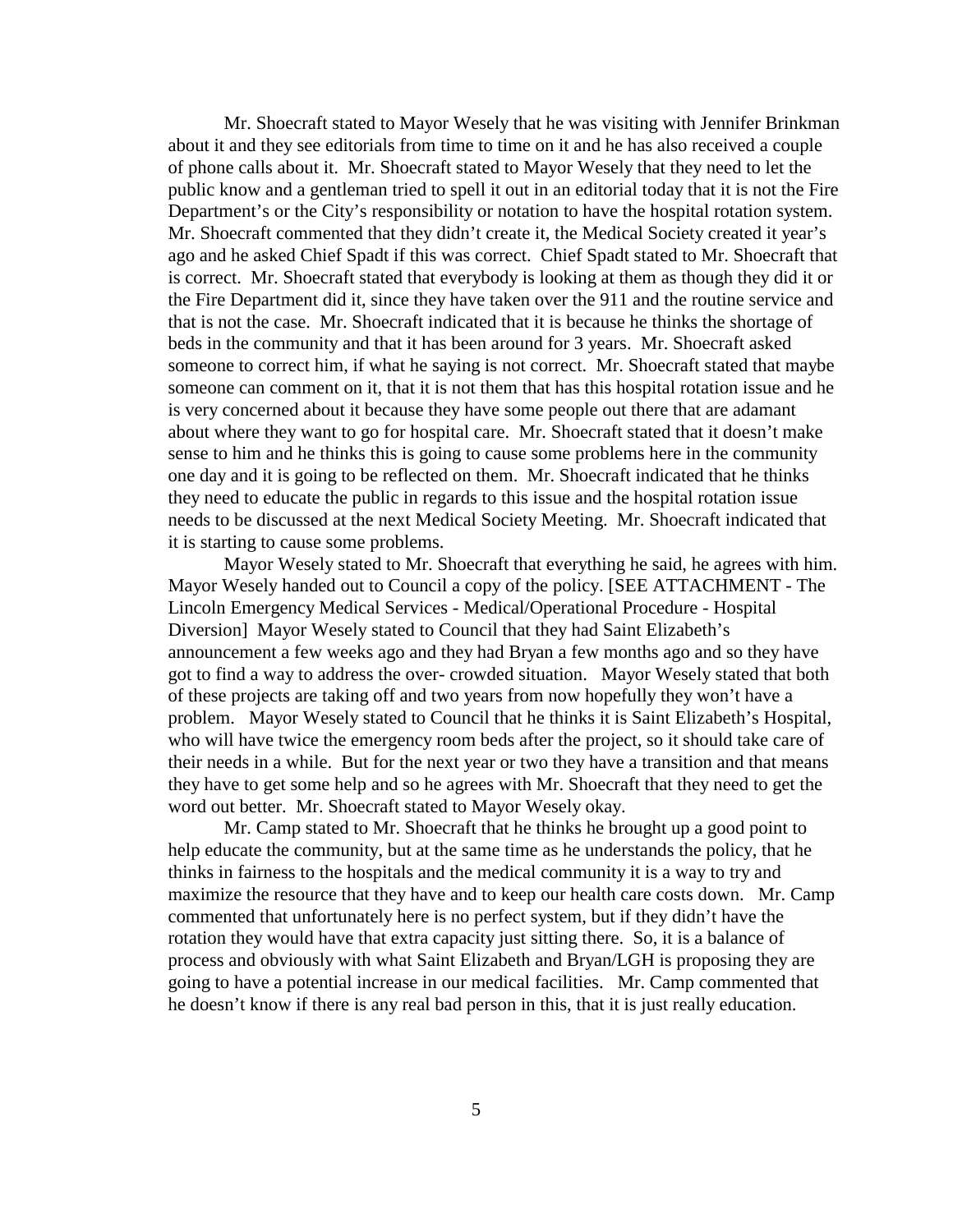Mayor Don Wesely stated to Council that they just had a Pre-Council Meeting on the Infrastructure Finance Study and Report and a lot of folks put a lot of time into that report and he felt like they reached a lot of consensus, but a lot of work still remains. Mayor Wesely indicated to Council that at least they are making progress on it and again it is a wonderful tribute to have the willingness to at least talk about new ideas and new ways to deal with the issue.

Mayor Don Wesely stated to Council that he thinks they mentioned the Economic Development issue and he wanted to let them know that it is part of the Comp. Plan. Mayor Wesely stated to Council that they are forming an Economic Development Committee that will put an Economic Development component in part of the plan. Mayor Wesely stated to Council that there will be a number of representatives from our larger employers in the City and they will meet he thinks for the first time next week.

Mayor Don Wesely stated to Council that recently the Mayor's Community Conscience Award for 2001 was issued a few weeks ago to Ameritas and he just got a call from the newspaper and he thinks they are going to be doing a story about it. Mayor Wesely stated to Council that this has really worked out well. Mayor Wesely stated to Council that last year Pfizer received the award and they advertised it on the Pfizer billboard and they said that they had more volunteers and more help because they had gotten that recognition. Mayor Wesely commented that he hopes the same for Ameritas. Mayor Wesely indicated to Council that Pfizer is number one in United Way in given among the employees like 89% and Ameritas is the second of 79%. Mayor Wesely indicated to Council that it is just unbelievable, their generosity, that it is very helpful.

Mayor Don Wesely stated to Council that him and Mr. Fortenberry will be talking tomorrow at the Rotary Club about the Entryway in which they have been very generous in helping them with it.

Mayor Don Wesely stated to Council that they signed the Norris LES agreement, so that was really good. But the problem is for every problem they solve is another problem waiting for their attention and the LES situation with legislation is one they ought to talk about. Mayor Wesely stated to Council that in a brief summary of where he thinks they are at on it, that LES decided they need to explore the option of providing to some larger employers in certain circumstances Internet access. Mayor Wesely stated to Council that this came up because Kabredlo's and Gallup last year; that Gallup wanted a second carrier and they know what happened there, and Kabredlo's wanted the same thing, but only this time LES has a line that runs right by where they are and said if able to they would connect them up. Mayor Wesely stated that Kabredlo's already has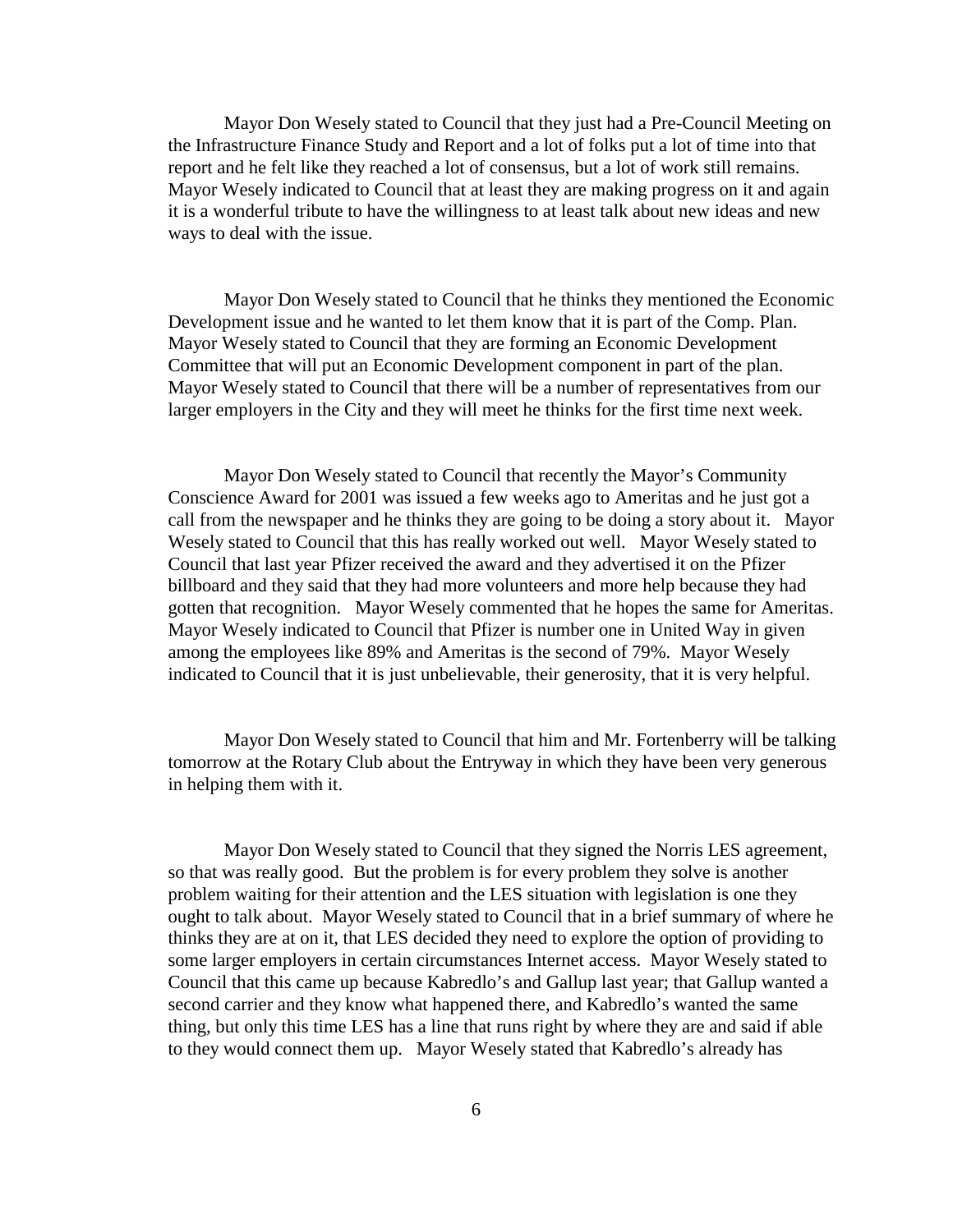Internet service through Alltel, but they wanted a second carrier, so that is want prompted thei**r** desire to enter this. Mayor Wesely stated to Council that now the legislature has legislation that would probably make it at best unattractive and at worse possible for them, even to a lot of private carriers to use their access lines as a second carrier. So, they need to be alert to the legislation pending out there because this has a huge impact on the economic future of the City and they have to be thinking about what they need to be doing. Mayor Wesely stated that as a City utility and as the Council and as Mayor they have to be involved in it because it has a huge impact on the community.

Mr. Fortenberry asked Mayor Wesely what is the status of this legislation. Mayor Wesely stated to Mr. Fortenberry that LES believes and he thinks PSA is saying as well that because of their status as a municipality they have the authority to now not provide the service that could be a carrier to the service. So they feel they have already got the authority, but others want to do it to on public power and so they need legislation. But the legislation at this point, he believes the status of it is that they can't charge less than the telephone carrier and their profit that they make has to go into the telephone line. Mayor Wesely stated to Council that this means there is no incentive of insurance of another provider coming in or to LES, so the current status of it is that it would pretty much kill the possibility. Mayor Wesely stated to Council that the whole situation could get pretty difficult and he doesn't know how they want to handle it, but he would suggest that they might want to have a discussion on it or schedule a Pre-Council Meeting to discuss it. Mayor Wesely stated to Council that Jennifer Brinkman has been following this issue.

Mayor Don Wesely stated to Council that the Lancaster Event Center had their opening and it was a huge event, so they are up and running. Mayor Wesely stated to Council that they also kicked off the study of the event facilities in the City, which would be one that they would evaluate. Mayor Wesely stated to Council that there is a group KPMG of St. Petersburg and they are going to be talking over the next few weeks and he believes they will have a report in April about the market niche they can fill and what they need to be doing and how they approach it. Mayor Wesely indicated to Council so expect something back in April or May on the question of the future of event facilities in the City.

Mayor Wesely stated to Council that Jon Camp hosted a Town Hall Meeting and he thought it went very well and stated that there were a lot of interesting questions. Mayor Wesely stated to Council that one of them dealt with the Talent + issue which they saw last week. Mayor Wesely stated to Council what they were doing was that they have been talking about this for years; the first step is to get it declared surplus and than they can take the next steps, but there are additional steps if it is park land. Mayor Wesely stated to Council that the Parks Board has to approve it and the Federal Government has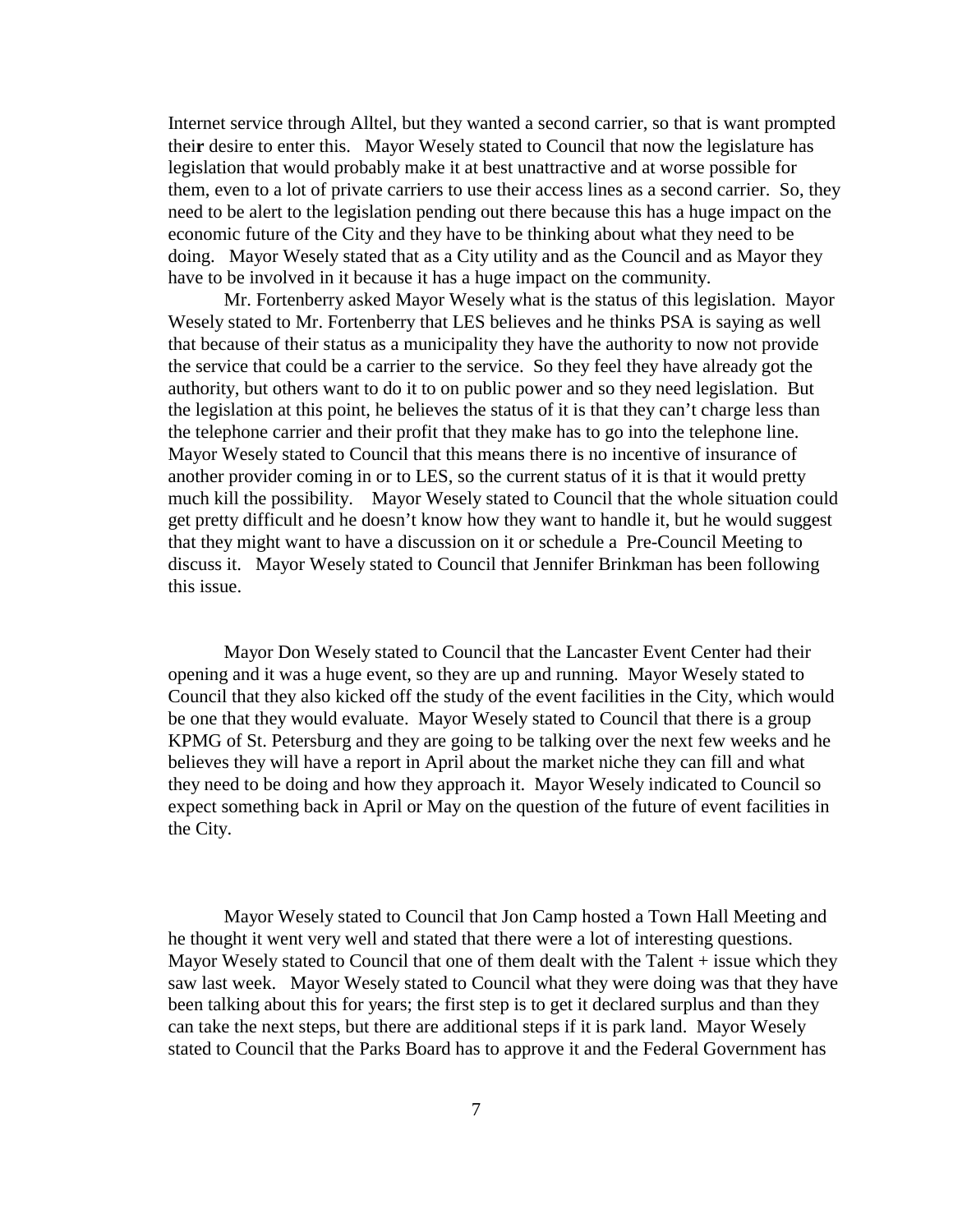to approve it. So there are a lot of hoops to go through, but in the end they can do tremendous good with the money that they would make on it. Mayor Wesely indicated to Council that they are really hopeful and  $T$ alent  $+$  is a great employer and so he hopes it will go well. Mr. Fortenberry asked Mayor Wesely if Lynn Johnson is handling the constituents questions about this issue because he has a constituent that he would like for him to call. Mayor Wesely stated to Council that Lynn Johnson is directly involved in this issue because it is Park.

Mayor Wesely stated to Council that they probably saw the article and he assumes some of the E-Mail's from Britain. Ms. Seng stated to Mayor Wesely that they didn't actually see the E-Mail's. Diane Gonzolas stated to Ms. Seng that she will get them all a copy of it. Mayor Wesely stated to Council that they don't have to go to them that they are coming to us.

Mayor Wesely stated to Council that on Thursday morning at 9:30 a.m. they dedicate the British plaque that they have up stairs and they are welcome to come to it. Mayor Wesely stated to Council that they are hoping to have a representative from the British Embassy there. Mayor Wesely stated to Council if they recall the British plaque came to them in 1950 from Britain as a thanks to our Country for helping them in World War II with a destroyer that they named H.M.S. Lincoln.

- \*1. NEWS ADVISORY RE: Mayor Wesely will have a news conference at 8:30 a.m. Thursday, January 25 on the 11<sup>th</sup> floor of the Wells Fargo Building, 13<sup>th</sup> & "O" Streets. — NO COMMENTS
- \*2. NEWS RELEASE RE: Ameritas Wins Mayor's Community Conscience Award. — Mayor Don Wesely mentioned this issue during his comments to the Council under "I. Mayor". (See that discussion)
- 3. NEWS ADVISORY RE: Mayor Don Wesely and officials with the Public Works & Utilities Department will discuss snow operations at a news conference at 9:15 a.m. Tuesday, January  $30<sup>th</sup>$ .  $-$  NO COMMENTS
- 4. CITY OF LINCOLN SNOW/TRAFFIC CONDITION REPORT RE: Public Works Starts Phase 2 Snow Removal Operations. — NO COMMENTS
- 5. CITY OF LINCOLN SNOW/TRAFFIC CONDITION REPORT RE: Parking ban to start on major arterials tonight at 8:00 p.m. — NO COMMENTS
- 6. NEWS ADVISORY RE: Mayor Don Wesely will have a news conference at 9:30 a.m. Thursday, February  $1<sup>st</sup>$ . — NO COMMENTS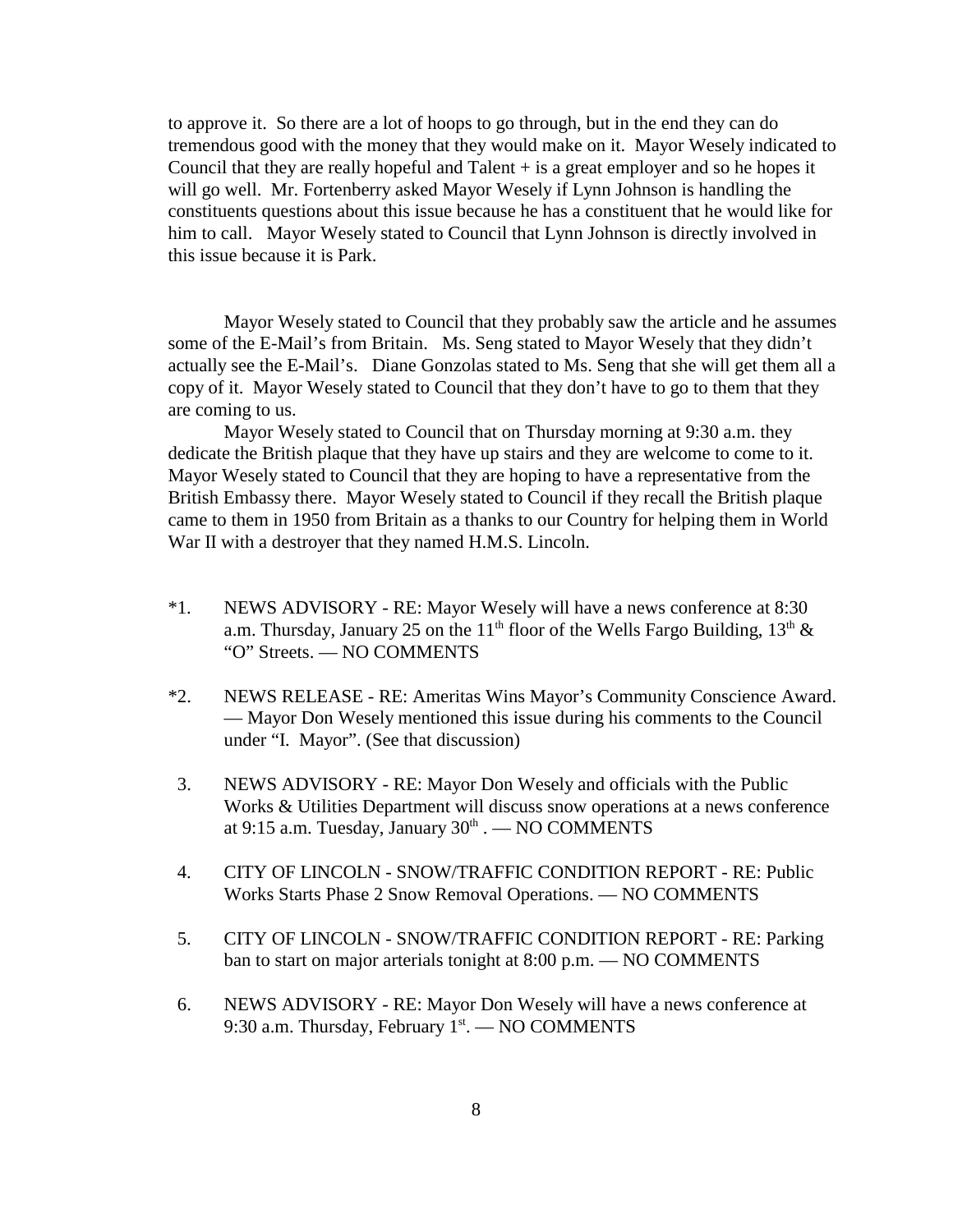- 7. NEWS RELEASE RE: Public Comment Forum Scheduled On Proposed Guidelines For Stevens Creek. — NO COMMENTS
- 8. Information from Administration to All Departments RE: Administration Regulation - City Of Lincoln - Mileage Rates. — NO COMMENTS
- 9. NEWS RELEASE RE: City Proposes Sale Of ParkLand To Talent+ Proceeds would be used to buy park land in three areas including Wilderness Park. — NO **COMMENTS**
- 10. Information RE: Process For The Sale Of Publicly Owned Land. NO COMMENTS
- 11. NEWS RELEASE RE: Entertainment Market Study Under Way. NO **COMMENTS**

#### **II. CITY CLERK**

City Clerk Joan Ross stated to Council that in regards to Item 4 [Approving an Agrmt. between the City & AT&T Wireless, PCS, L.L.C. for the lease of space for the installation & operation of telecommunications antenna & associated ground space on the 911 tower on property generally located at  $14<sup>th</sup>$  & Military Road] there is a request to have  $3<sup>rd</sup>$  Reading on this item as well. City Clerk Joan Ross stated to Council that they will need a motion for this item.

City Clerk Joan Ross stated to Council that in regards to Item 6 [Authorizing a transfer of appropriations within the Sanitary Sewer Construction Fund & the Water Construction Fund in the amount of \$94,889.00] they received a request from the Public Works Department to have 3<sup>rd</sup> Reading on this item as well. City Clerk Joan Ross stated to Council that they will need a motion for this item.

City Clerk Joan Ross stated to Council that in regards to Item 12 [Approving a resolution directing the submission of a proposed general obligation bond issue for extension of improvements to the City's storm sewer & drainage system at the April 3, 2001 City primary election] they should have received in their packets the Substitute Resolution for this item. City Clerk Joan Ross stated to Council that they are also going to have to amend it as well to show the May election date.

City Clerk Joan Ross stated to Council that in regards to Item 23 [Request of Public Works to set the Hearing Date of Monday, February 26, 2001 at 5:30 p.m. & place on the Formal City Council Agenda ] they will have a motion for this item to set the hearing date for two Improvement Districts.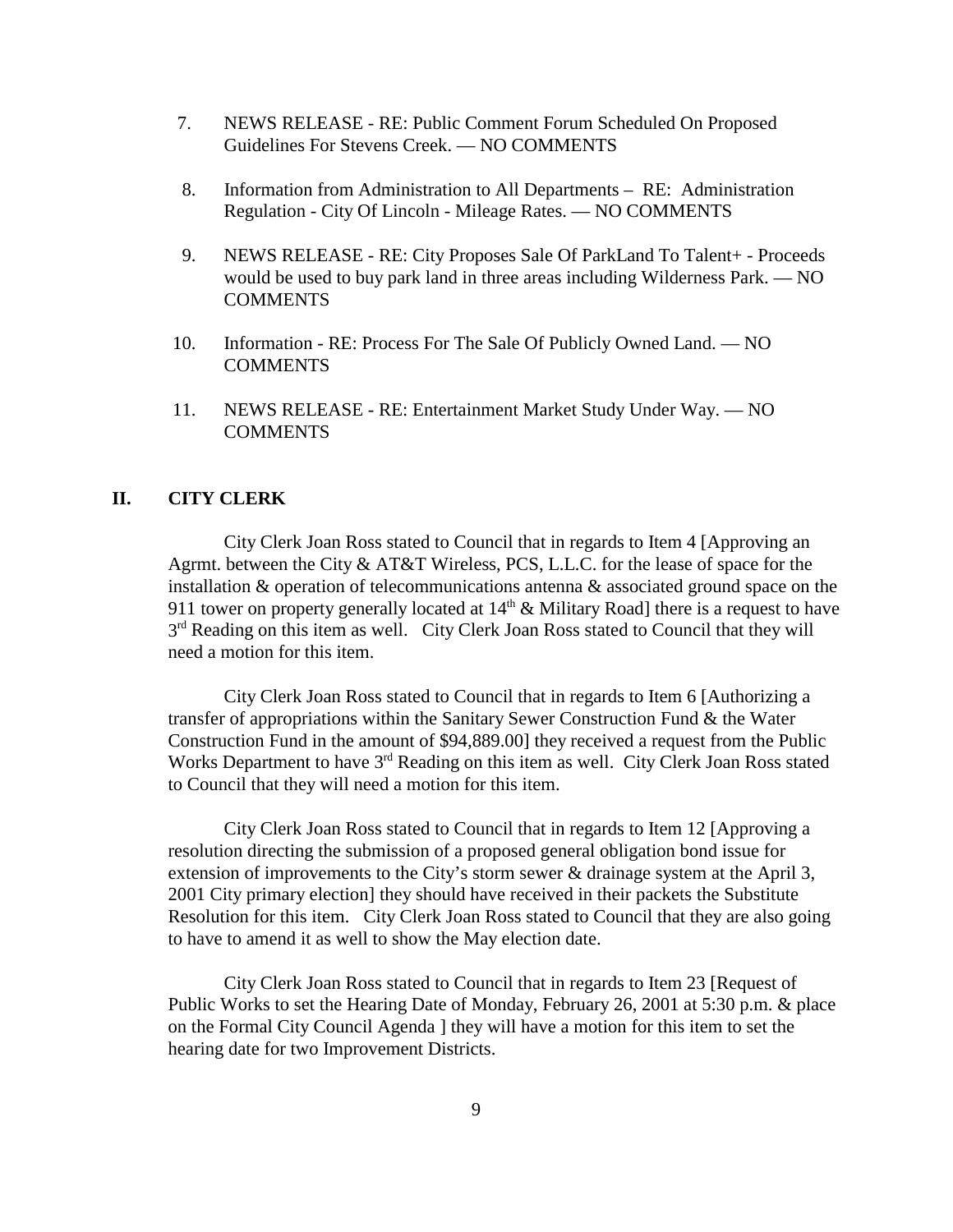City Clerk Joan Ross stated to Council on the Pending list in regards to Item 38 [Declaring city-owned property legally described as the remaining portion of Lots 226- 229, Ridgeview Add., except the north 10' of said lots, generally located at N.  $5<sup>th</sup>$  & Adams St., as surplus & authorizing the sale thereof] the Parks & Recreation Department has requested to withdraw this item from Pending.

City Clerk Joan Ross stated to Council also on the Pending list in regards to Item 56 [Vacating a portion of Pine Lake Rd. from the west line of Lazy Acres Subdivision west to the railroad right-of-way, generally located west of S.  $14<sup>th</sup>$  Street & Pine Lake Road] they have a request to remove this item from Pending to have Public Hearing on February 12, 2001.

Mr. Cook asked City Clerk Joan Ross if this was being replaced with the item. City Clerk Joan Ross stated to Mr. Cook that "no" it is not, that these are two separate areas. Mr. Cook stated to City Clerk Joan Ross okay.

Mr. Shoecraft stated to City Clerk Joan Ross that he understands that she is going to do something a little bit different today because she is going to be gone for a couple of weeks. Mr. Shoecraft asked City Clerk Joan Ross who will be conducting the Council Meeting today and asked who will be doing the "minutes" for the meeting. City Clerk Joan Ross stated to Mr. Shoecraft that Teresa Meier-Brock will call the items and call the votes. Teresa Meier-Brock stated to Mr. Shoecraft that this week Joan Ross will be doing it and then next week Judy Roscoe will be with her and Ms. Roscoe will be doing the "minutes" for that week. Mr. Shoecraft stated to City Clerk Joan Ross and Teresa Meier-Brock okay.

## **III. CORRESPONDENCE**

#### **A. COUNCIL REQUESTS**

#### **ANNETTE McROY**

- 1. OUTSTANDING Request to **Law Department** RE: Cars & Trucks driving on City streets that operate hydraulics systems (RFI#45 -5/05/00). — MS. McROY ABSENT - NO COMMENTS
- 2. OUTSTANDING Request to LPD, Chief Casady/ **Law Department** RE: To have bikes picked up by Police given to them for repairs and give away if no one claims them  $(RFI#62 - 11/16/00) - 1$ .) **SEE RESPONSE FROM ASSISTANT CHIEF JIM PESCHONG, LPD RECEIVED ON RFI#62-11/20/00. —** MS. McROY ABSENT - NO COMMENTS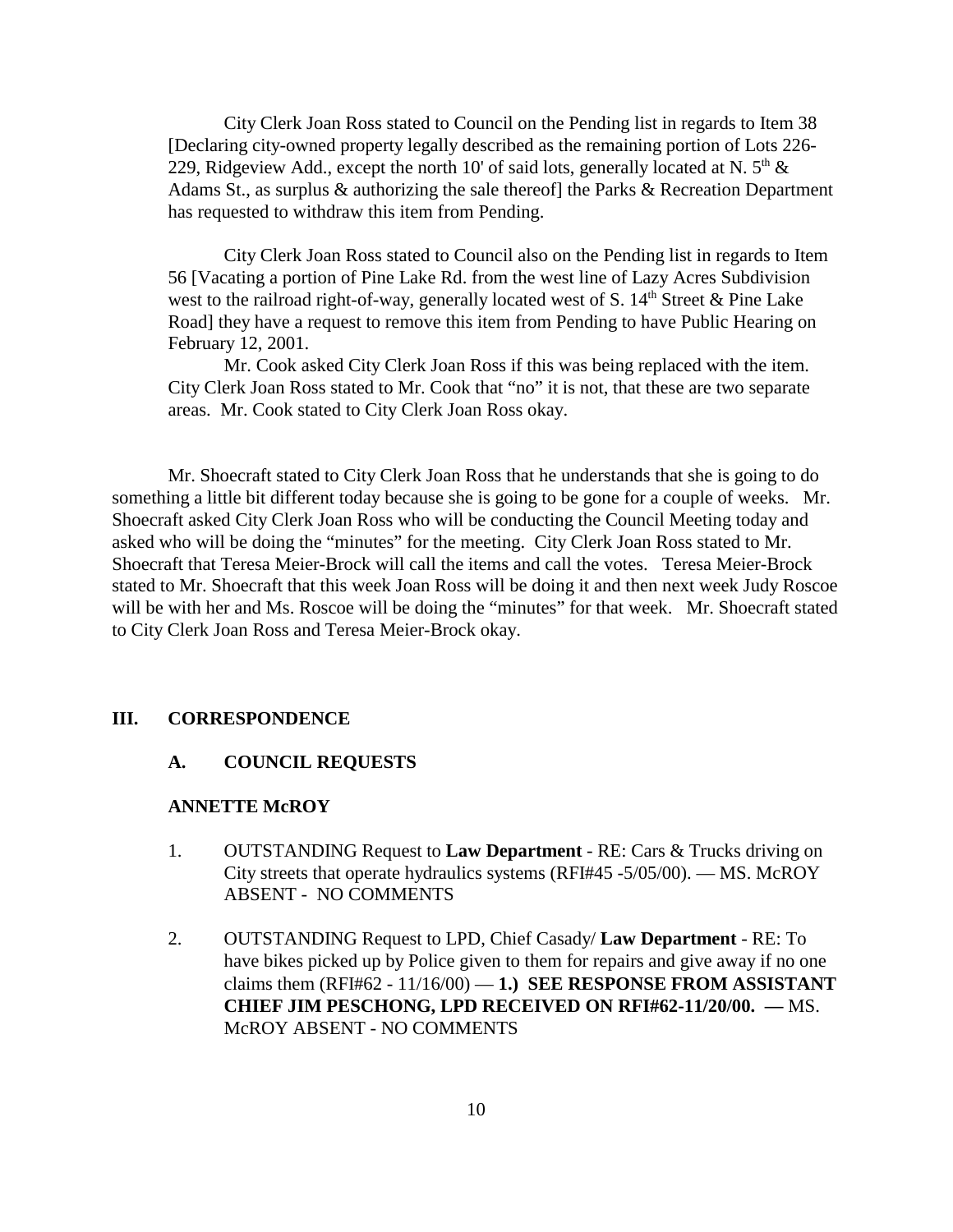3. Request to the Public Works & Utilities Department, Scott Opfer - RE: On Holidays - parking meter requirements (RFI#63-1/23/01) — **1.) SEE RESPONSE FROM SCOTT OPFER, PUBLIC WORKS & UTILITIES DEPARTMENT RECEIVED ON RFI#63-1/26/01**. — MS. McROY ABSENT - NO COMMENTS

## **JON CAMP**

1. OUTSTANDING Request to **Dana Roper, City Attorney** - RE: EMS Outside Consultants/Attorneys (RFI#51 - 9/28/00). — NO COMMENTS

### **JEFF FORTENBERRY**

1. Request to the Law Department - RE: Inquiries re: Women's Commission advocacy against Defense of Marriage Amendment (RFI#21-1/29/01). — NO **COMMENTS** 

## **B. DIRECTORS AND DEPARTMENT HEADS**

#### **COUNTY COMMISSIONERS**

 1. Letter from Bob Workman - RE: City's Administrative Policy for the Sale of Surplus Property. — NOTED WITHOUT COMMENTS

### **HEALTH DEPARTMENT**

- \*1. NEWS RELEASE from Leon Vinci RE: Flu Is Gradually Increasing Locally. NOTED WITHOUT COMMENTS
- \*2. Memo from Leon Vinci RE: Influenza Update. NOTED WITHOUT COMMENTS

## **PARKS & RECREATION DEPARTMENT**

1. Response Letter from Lynn Johnson to June Simpson - RE: Proposed Sale of Land at Holmes Golf Course. — NOTED WITHOUT COMMENTS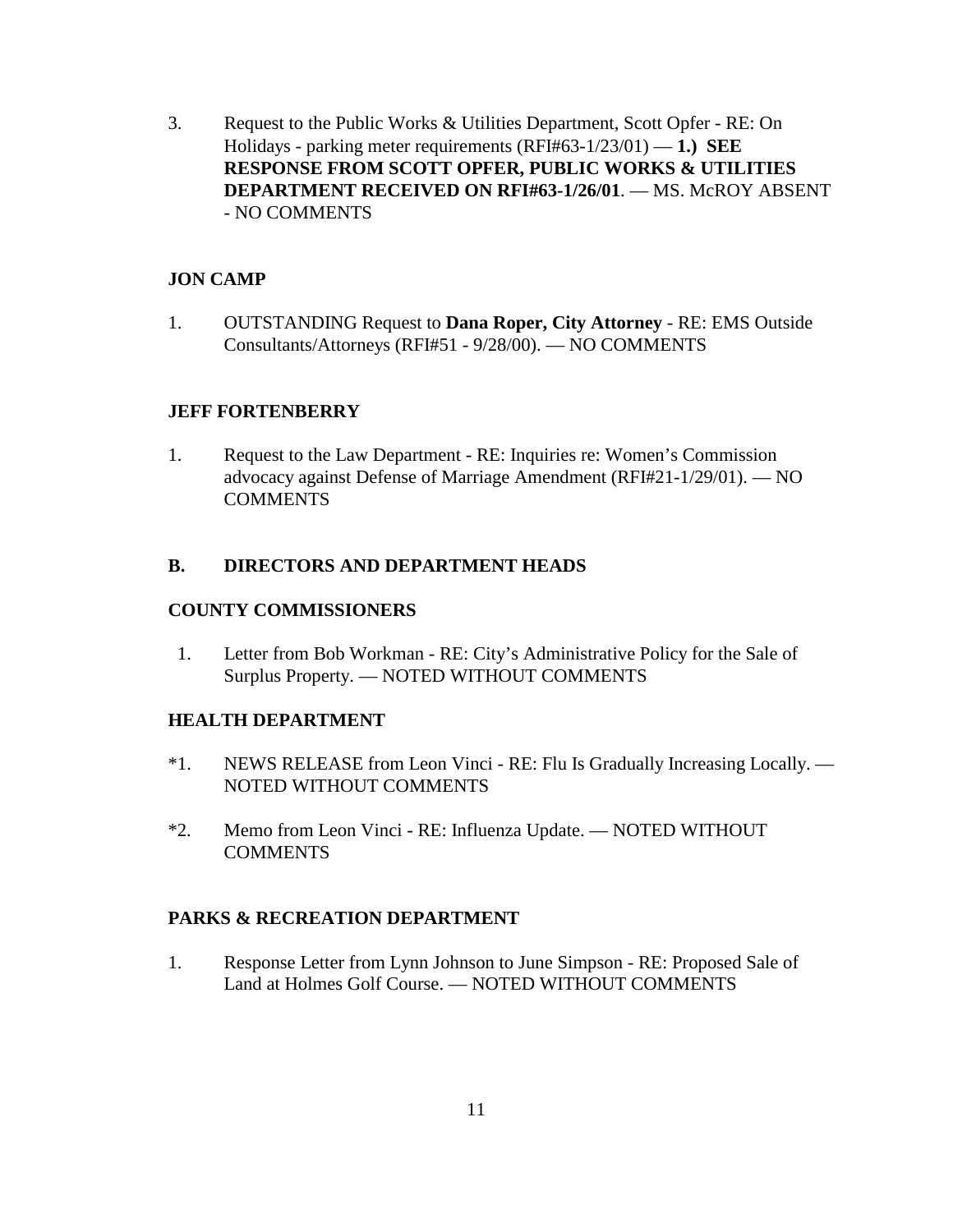#### **PLANNING**

- 1. Information from the Planning Department RE: A meeting hosted by the Lincoln/Lancaster County Planning Department on the proposed "Southeast Lincoln/Highway 2 Subarea Plan" on Monday, February 12, 2001 from 6:30 p.m. to 8:30 p.m. at Lincoln Berean Church,  $6400$  S.  $70<sup>th</sup>$  Street ( $70<sup>th</sup>$  & Highway 2). — NOTED WITHOUT COMMENTS
- 2. Material from Jean Walker RE: Change of Zone No. 3292 and Miscellaneous No. 00011 (Entryway Corridors District and Design Standards). — Mr. Shoecraft stated that the Mayor and Mr. Fortenberry are going to the Rotary Club tomorrow in regards to this concept. Mr. Shoecraft stated that what he has been hearing from the business community is that their all for Entryway duplication, but their also concerned about the new concept. That it is going to be hiding businesses and effecting their signage and they all know that a business needs to be visible and the signage is important and they wanted some common sense ejected into this concept of Entryway Duplications that they don't hide a business and don't potentially effect the signage dramatically. Mr. Shoecraft stated to Mayor Wesely and Mr. Fortenberry that this is what their fear is, so he told them that he would bring their concern up and get their reaction to it as they move forward with this concept.

Mr. Fortenberry commented that in thinking of consideration of the entire projects and in supportive of looking at it in individual pieces, that like right now Dallas McGee is the [inaudible] for the downtown portion of it. Mr. Fortenberry stated that the third Community Meeting with the business and property owners will be coming up shortly, so this is one segment. Mr. Fortenberry stated that the Airport will be another segment down the road. Mr. Fortenberry stated that he thinks Ed Zimmer decided to delay further Public Hearing, so that a Open House could be held so that some of these concerns could be more directly addressed to staff prior to the actual Formal Public Hearing. Mr. Fortenberry indicated that he was encouraged by that and hopefully they will work some of the difficulties out. Mr. Fortenberry stated that he can't promise they'll all go away, but that is the next step.

#### **PLANNING COMMISSION FINAL ACTION .....**

\*1. Special Permit No. 1892 (Personal wireless facility - No.  $7<sup>th</sup>$  Street & Fletcher Avenue) Resolution No. PC-00657. — NOTED WITHOUT COMMENTS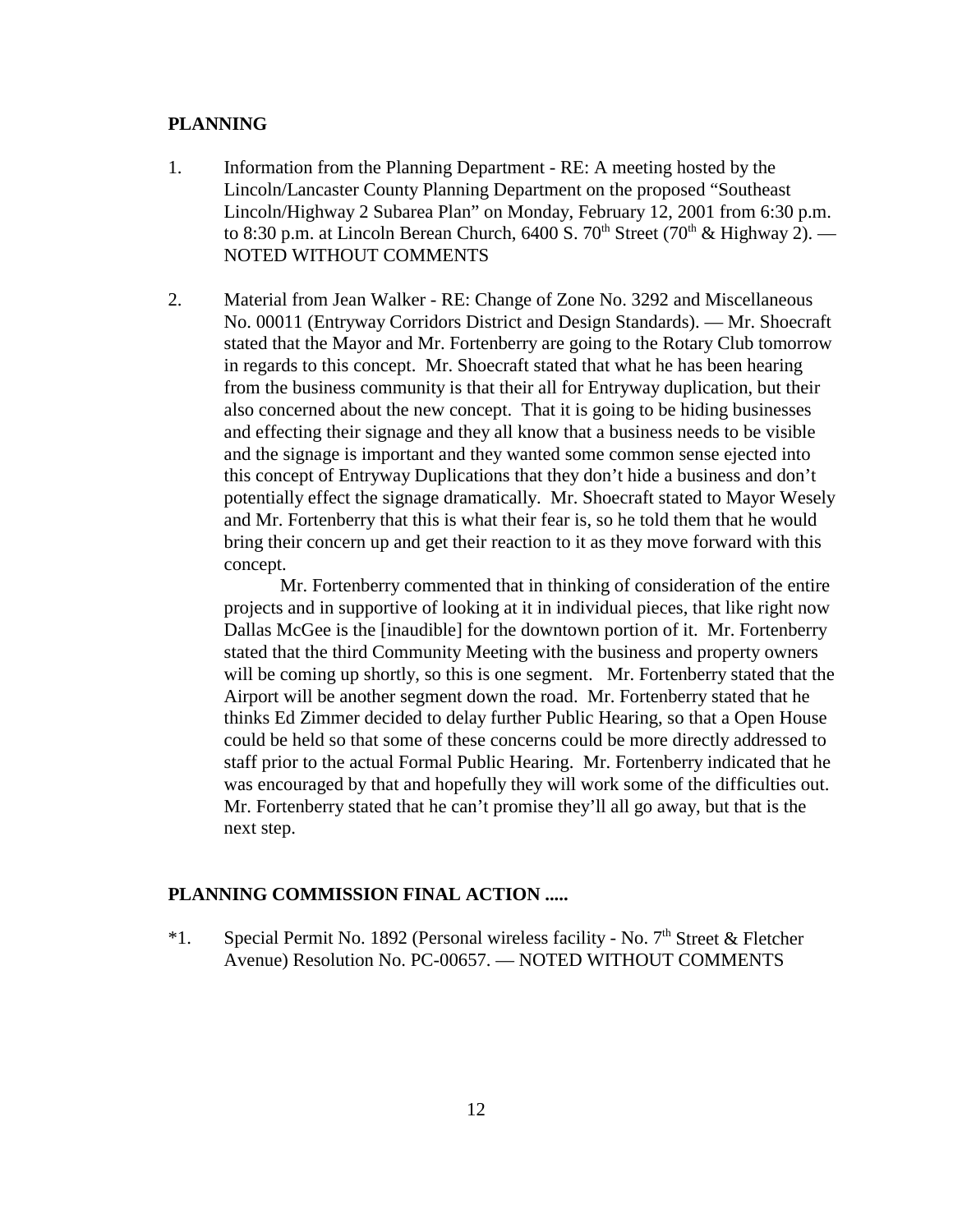#### **PUBLIC WORKS & UTILITIES DEPARTMENT**

- \*1. Response Letter from Harry Kroos to James B. Luers, Wolfe, Snowden, Hurd, Luers & Ahl - RE: The approval of the resolution ordering sidewalks along West "O" Street. — NOTED WITHOUT COMMENTS
- \*2. Response Letter from Harry Kroos to Steven C. Haack RE: The resolution ordering sidewalk construction along the south side of Glade Street from South 49<sup>th</sup> Street to South 52<sup>nd</sup> Street. — NOTED WITHOUT COMMENTS
- \*3. Response Letter from Harry Kroos to John McDermott RE: The resolution ordering sidewalk construction along the west side of South 38<sup>th</sup> Street from 'A' Street to 'D' Street. — NOTED WITHOUT COMMENTS
- \*4. Response Letter from Scott Opfer to Claude Reyman RE: Street Medians. NOTED WITHOUT COMMENTS
- \*5. Response Letter from Scott Opfer to Dan Klein RE: 38<sup>th</sup> Street & Pine Lake Road - Traffic Signal Request. --- Mr. Shoecraft asked Allan Abbott if this traffic signal was going to happen. Mr. Shoecraft stated to Allan Abbott that he doesn't think this will happen, but it is a bear getting out of there. Mr. Shoecraft stated that he knows they put the traffic signal down at  $32<sup>nd</sup>$  Street. Mr. Abbott stated that he thinks they have one at  $48<sup>th</sup>$  and  $32<sup>nd</sup>$  Streets, but right now they don't have plans for 38<sup>th</sup> Street. Mr. Abbott stated to Mr. Shoecraft that once they get a construction there and it is opened they will take another evaluation. Mr. Shoecraft commented that they don't want to many stops. Mr. Abbott commented to Mr. Shoecraft that unfortunately and pretty soon they will have a stop light at every block at Pine Lake and they don't want that either. Mr. Shoecraft stated to Mr. Abbott okay.
- 6. Memo & Report from Dennis Bartels, Public Works & Utilities Department and Stephen Henrichsen, Planning Department - RE: Infrastructure Financing Study Advisory Committee Final Report (Material for the Pre-Council Meeting scheduled for 2/05/01 at 10:00 a.m.). --- NOTED WITHOUT COMMENTS

#### **REAL ESTATE DIVISION**

- \*1. InterOffice Memo from Clinton W. Thomas RE: Mahoney Park/Fairview Cemetery Surplus Property Declaration. — NOTED WITHOUT COMMENTS
- 2. InterOffice Memo from Clinton Thomas RE: Holmes Park Surplus Property. NOTED WITHOUT COMMENTS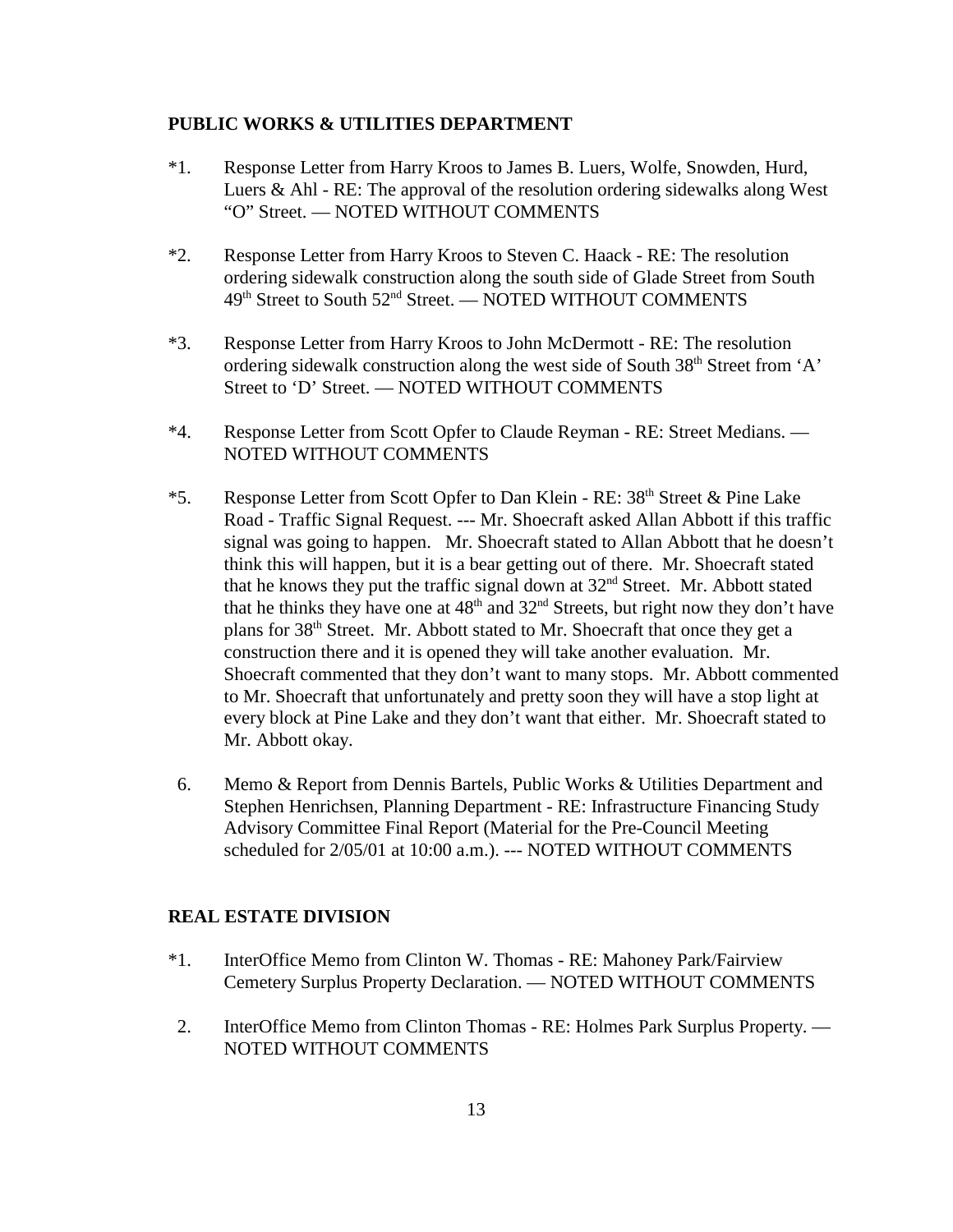## **STARTRAN**

 1. InterOffice Memo from Larry Worth - RE: January 20, 2001 StarTran Town Hall Meeting. —NOTED WITHOUT COMMENTS

## **C. MISCELLANEOUS**

- \*1. E-Mail from John Parham, Assistant to the City Manager, City of Largo, Florida RE: City Manager Evaluation. — NOTED WITHOUT COMMENTS
- \*2. E-Mail from Bob & Lucille Hanson RE: The letter about the Fire Department taking over the ambulance service and the details about the service. — NOTED WITHOUT COMMENTS
- \*3. E-Mail from Suchada Rajca RE: Please support the Southeast Lincoln/Highway 2 Subarea Plan as proposed by the Planning Department. — NOTED WITHOUT **COMMENTS**
- \*4. E-Mail from Sean Roche RE: A class project he has to do for school. NOTED WITHOUT COMMENTS
- \*5. Letter from Bill Story to Jerry Shoecraft RE: The ambulance service. NOTED WITHOUT COMMENTS
- 6. Letter from AKA-Jonny Catte/AKA-Eric Gatica. Mr. Fortenberry asked Chief Casady if he would take a look at this letter.
- 7. Letter from Mrs. Sara Hollcroft, Reading Instructor, Scott Middle School Students - RE: Students at Scott Middle School are raising money for PLANTER – Pledging Life for Another Neighborhood's Tomorrow by Experiencing Reading. It is the goal of Scott students to have members of the Lincoln community attend PLANTER. — NOTED WITHOUT COMMENTS
- 8. E-Mail from Donna Goldsberry, DG's Outsource Solutions RE: To inquire whether or not you ever have the need to outsource work. — NOTED WITHOUT **COMMENTS**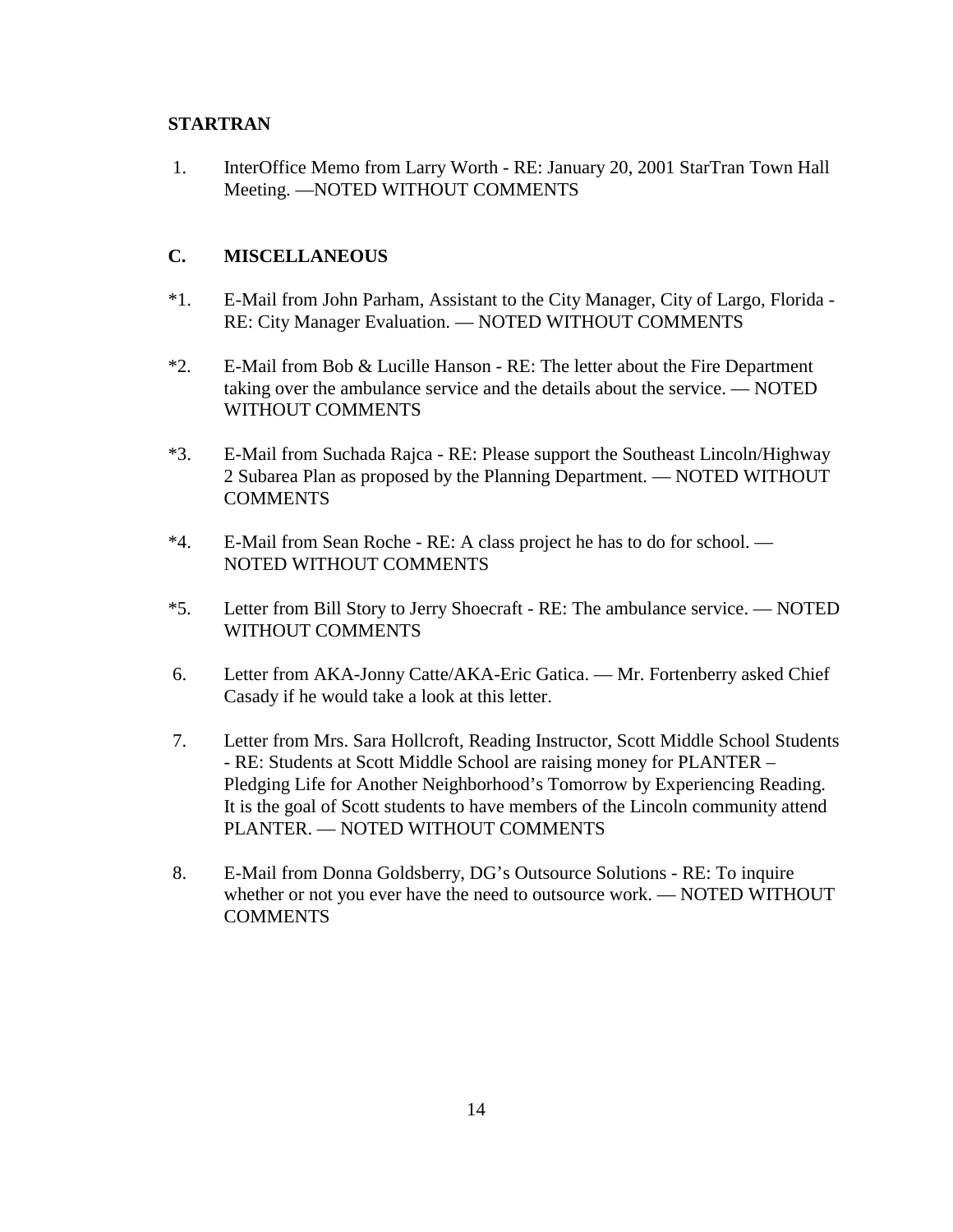# **ADDENDUM**

## **I. MAYOR**

- 1. Memo from Diane Gonzolas RE: Snow Operation Reports. NO **COMMENTS**
- 2. NEWS RELEASE RE: Plans Announced For City's First Abraham Lincoln Birthday Celebration - Local and national performers to be on Lied Stage February  $11<sup>th</sup>$ . — Mayor Don Wesely mentioned this issue during his comments to the Council under "I. Mayor". (See that discussion)

## **II. CITY CLERK**

## **III. CORRESPONDENCE**

**A. COUNCIL REQUESTS - NONE**

## **B. DIRECTORS AND DEPARTMENT HEADS**

### **FINANCE**

1. Material from Don Herz & Melinda J. Jones - RE: Resolution & Finance/Treasurer Of Lincoln, Nebraska - Investments Purchased between January 26 and February 1, 2001. — NOTED WITHOUT COMMENTS

# **C. MISCELLANEOUS**

- 1. E-Mail from Doug Beran RE: To urge you to not support the sale of the corner of Holmes Lake to anybody. — NOTED WITHOUT COMMENTS
- 2. E-Mail from Katherine A. Kerner RE: Sale of parkland at Holmes Lake. NOTED WITHOUT COMMENTS
- 3. Letter from John C. Huff, President, Capitol Beach Community Association to Allen Lee, City Traffic Engineering - RE: To place stop signs on West S Street at the corner of West S and Northwest  $20<sup>th</sup>$  Street. — Mr. Shoecraft asked Allan Abbott to respond to this letter. Mr. Abbott stated to Mr. Shoecraft okay.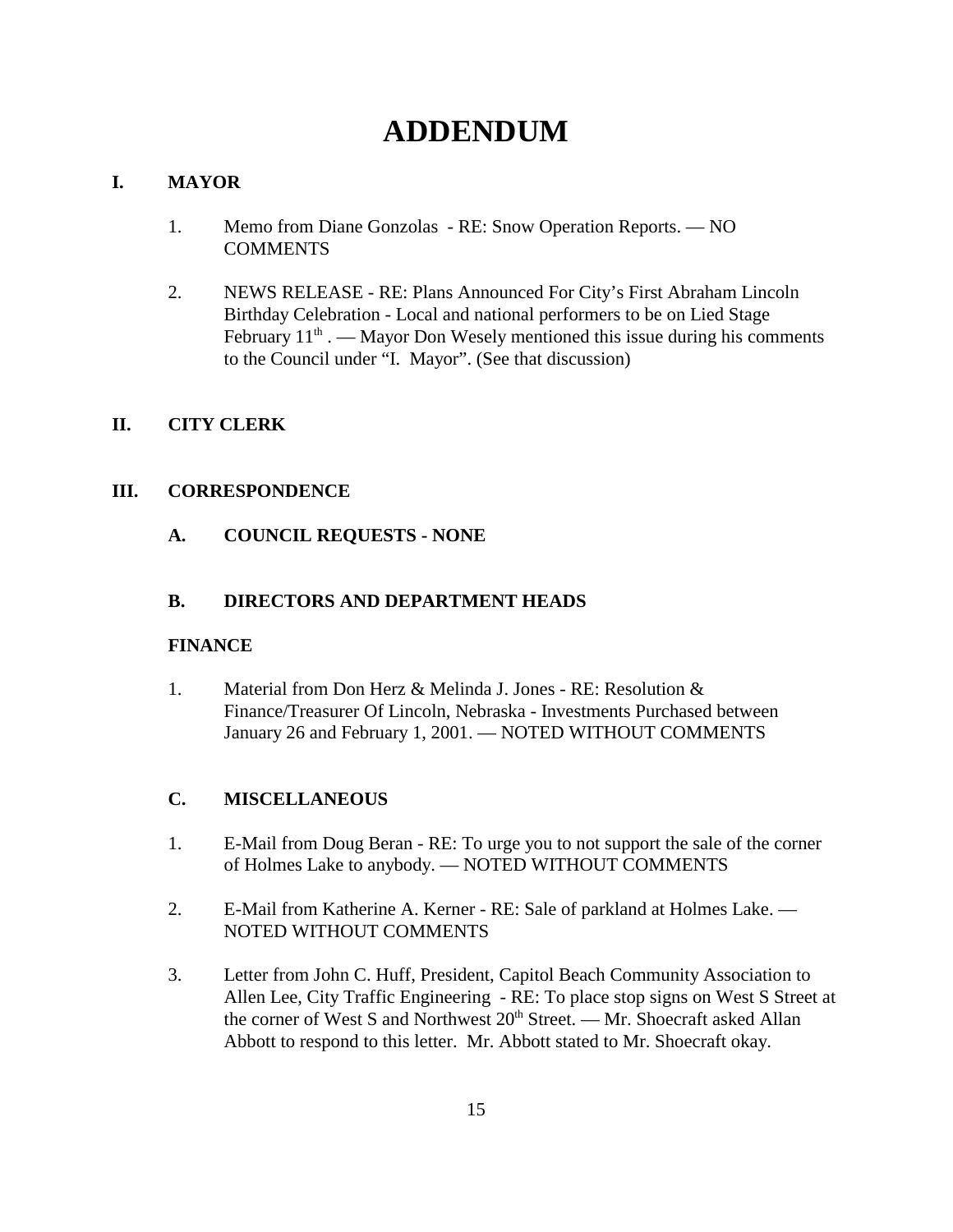#### **IV. DIRECTORS**

**FIRE DEPARTMENT -** Chief Spadt stated to Council that he has a little bit more information on the diversion of the rotation problems. Chief Spadt stated to Council that they are working very cooperatively with St. Elizabeth's Hospital on trying to resolve this issue. Chief Spadt stated that they are very fortunate in our community that the problem is not bigger. Chief Spadt indicated to Council that more times then not citizens in this community are going to end up some place where they don't want to be, for example this morning all the hospitals are on full rotation and what this means is that they take turns and if someone wants to go to Bryan Hospital they may end up at Saint Elizabeth's Hospital and that is just the way it is, that they don't have the big space and they don't have the staff. Chief Spadt stated to Council that they developed a script for their employees to read to the patients or to recite to the patient to try to elevate some of the attention on the trip. Chief Spadt stated to Council that some people have denied medical care and would go by private vehicle which is a bad thing because some of them are really sick. Chief Spadt stated to Council that they plead with the hospitals to try to get them in and sometimes they are successful, but some times they are not. Chief Spadt stated to Council that it is a huge problem and indicated that in other cities there are situations where patients end up in the back of an ambulance for as long as 30 minutes waiting for a hospital to open up, so they are still fortunate. Chief Spadt stated the sooner they build these spaces the better off they are going to be.

#### **V. CITY COUNCIL MEMBERS**

#### **JONATHAN COOK - NO COMMENTS**

#### **ANNETTE McROY - ABSENT**

#### **CINDY JOHNSON**

Ms. Johnson stated to Dana Roper that her and Ms. McRoy would like to sit down with him to discuss the 24 hour parking issue that has been in the newspapers. Ms. Johnson stated that she will have Darrell Podany coordinate the meeting. Ms. Johnson stated to Mr. Roper that at some point they need to get this meeting scheduled and she would also like to have the Planning Department involved in this meeting.